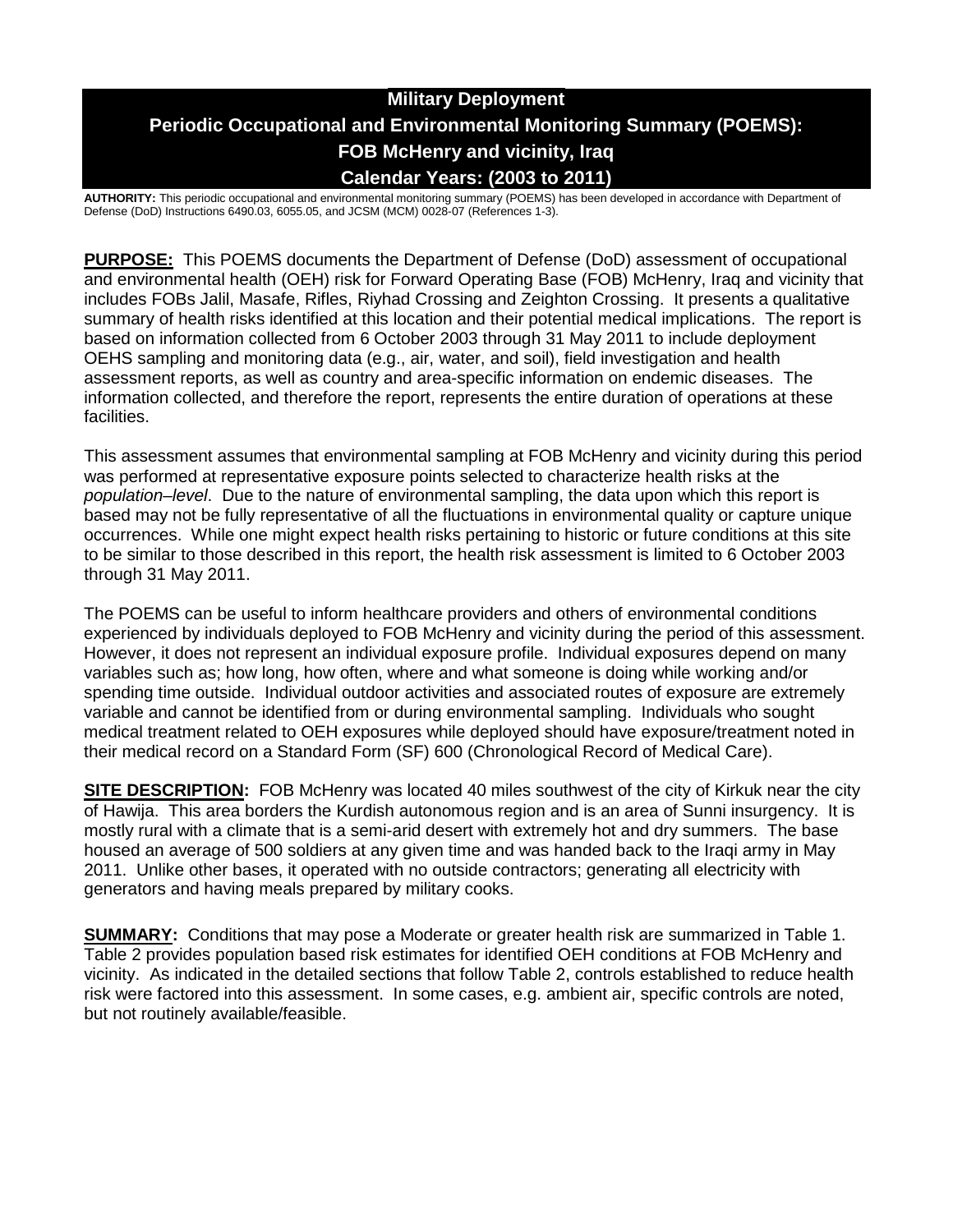## **Table 1: Summary of Occupational and Environmental Conditions with MODERATE or Greater Health Risk**

#### *Short-term health risks & medical implications:*

The following hazards may be associated with potential acute health effects in some personnel during deployment at FOB McHenry, Iraq and vicinity that includes FOBs Jalil, Masafe, Rifles, Riyhad Crossing and Zeighton Crossing:

Food/waterborne diseases (e.g., bacterial diarrhea, hepatitis A, typhoid/paratyphoid fever, diarrhea-cholera, diarrhea protozoal, brucellosis, hepatitis E); other endemic diseases (cutaneous leishmaniasis (acute), Crimean-Congo hemorrhagic fever, sandfly fever, typhus-miteborne, leptospirosis, schistosomiasis, Tuberculosis (TB), rabies, Q fever); and heat stress. For food/waterborne diseases (e.g., bacterial diarrhea, hepatitis A, typhoid/paratyphoid fever, diarrhea-cholera, diarrheaprotozoal, brucellosis, hepatitis E), if ingesting local food and water, the health effects can temporarily incapacitate personnel (diarrhea) or result in prolonged illness (hepatitis A, typhoid/paratyphoid fever, brucellosis, hepatitis E). Risks from food/waterborne diseases may have been reduced with preventive medicine controls and mitigation, which includes hepatitis A and typhoid fever vaccinations and only drinking from approved water sources in accordance with standing USCENTCOM policy. For other vector-borne endemic diseases (cutaneous leishmaniasis (acute), Crimean-Congo hemorrhagic fever, sandfly fever, typhus-miteborne), these diseases may constitute a significant risk due to exposure to biting vectors; risk reduced to 'Low' by proper wear of the treated uniform, application of repellent to exposed skin, bed net use, and appropriate chemoprophylaxis, as well as minimizing areas of standing water and other vector-breeding areas. For water contact diseases (leptospirosis, schistosomiasis), activities involving extensive contact with surface water increase risk. For respiratory diseases (TB), personnel in close-quarter conditions could have been at risk for person-toperson spread. Animal contact diseases (rabies, Q fever), pose year-round risk. For heat stress, risk can be greater during months of May through October, and greater for susceptible persons including those older than 45, of low fitness level, unacclimatized, or with underlying medical conditions, and those under operational constraints (equipment, PPE, vehicles). Risks from heat stress may have been reduced with preventive medicine controls, work-rest cycles, proper hydration and nutrition, and mitigation.

Air quality: For inhalable coarse particulate matter less than 10 micrometers in diameter ( $PM_{10}$ ), the  $PM_{10}$  overall short-term risk was not evaluated due to insufficient data. For inhalable fine particulate matter less than 2.5 micrometers in diameter  $(PM<sub>2.5</sub>)$ , the PM<sub>2.5</sub> overall short-term risk was not evaluated due to insufficient data. However, exposures to PM<sub>10</sub> and PM<sub>2.5</sub> may vary, as conditions may vary, and may result in mild to more serious short-term health effects (e.g., eye, nose or throat and lung irritation) in some personnel while at this site, particularly exposures to high levels of dust such as during high winds or dust storms. For  $PM_{10}$  and  $PM_{2.5}$ , certain subgroups of the deployed forces (e.g., those with pre-existing asthma/cardio-pulmonary conditions) are at greatest risk of developing notable health effects. For burn pits, although the short-term risk for  $PM_{10}$  and for  $PM_{2.5}$  was not evaluated due to no data, there were operating burn pits utilized at or around FOB McHenry and vicinity – see Section 10.7. For burn pits, exposures may vary, and exposure to high levels of  $PM_{10}$  and to PM<sub>2.5</sub> in the smoke may also result in mild to more serious short-term health effects (e.g., eye, nose or throat and lung irritation) in some personnel (e.g., burn pit workers and any other personnel who worked at or in close proximity of the burn pits) and certain subgroups (e.g., those with pre-existing asthma/cardio-pulmonary conditions) while at this site. Although most short-term health effects from exposure to particulate matter and burn pit smoke should have resolved postdeployment, providers should be prepared to consider the relationship between deployment exposures and current complaints. Some individuals may have sought treatment for acute respiratory irritation during their time at FOB McHenry and vicinity. Personnel who reported with symptoms or required treatment while at this site should have exposure and treatment noted in medical record (e.g., electronic medical record and/or on a Standard Form (SF) 600 (Chronological Record of Medical Care).

### *Long-term health risks & medical implications:*

The following hazards may be associated with potential chronic health effects in some personnel during deployment at FOB McHenry, Iraq and vicinity that includes FOBs Jalil, Masafe, Rifles, Riyhad Crossing and Zeighton Crossing:

Air quality: For inhalable fine particulate matter less than 2.5 micrometers in diameter (PM<sub>2.5</sub>), the overall long-term risk was not evaluated due to insufficient data. Inhalable coarse particulate matter less than 10 micrometers in diameter  $(PM_{10})$  was not evaluated for long-term risk due to no available health guidelines. However, the area was a dusty desert environment, and conditions may have varied. In addition, for burn pits, although the long-term risk for  $PM_{10}$  was not evaluated for longterm risk due to no available health guidelines and the risk for  $PM_{2.5}$  was not evaluated due to no air sampling data available to characterize risk, there were operating burn pits utilized at or around FOB McHenry and vicinity , and conditions may have varied – see Section 10.7. For inhalational exposure to high levels of dust,  $PM_{10}$  and  $PM_{2.5}$ , such as during high winds or dust storms, and for exposure to burn pit smoke, it is considered possible that some otherwise healthy personnel who were exposed for a long-term period to dust and particulate matter could develop certain health conditions (e.g., reduced lung function, cardiopulmonary disease). Personnel with a history of asthma or cardiopulmonary disease could potentially be more likely to develop such chronic health conditions. While the dust and particulate matter exposures and exposures to burn pits are acknowledged, at this time there were no specific recommended, post-deployment medical surveillance evaluations or treatments. Providers should still consider overall individual health status (e.g., any underlying

> Page 2 of 23 Reviewed by CENTCOM (03 June 2015) Final Approval Date (12 February 2016)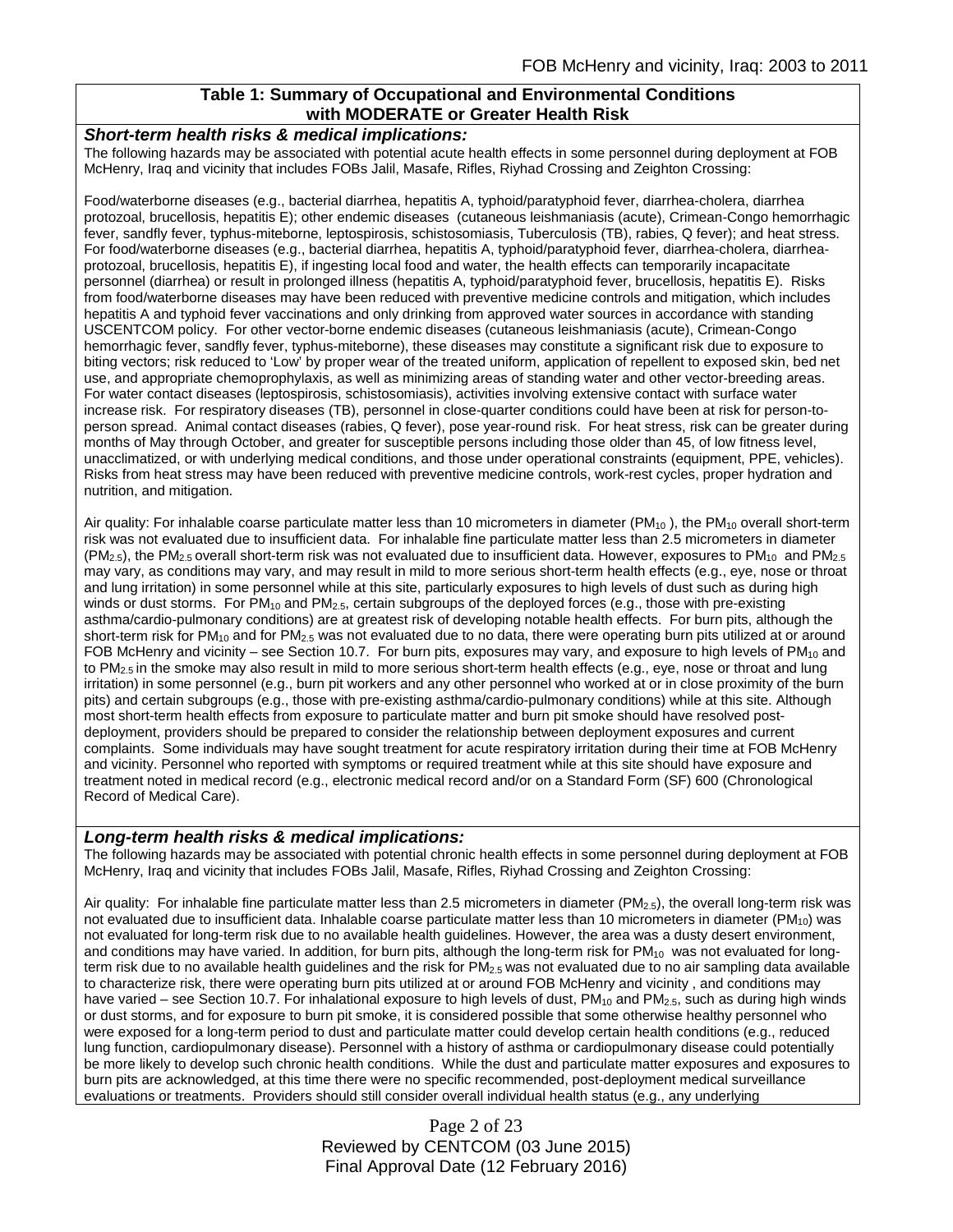conditions/susceptibilities) and any potential unique individual exposures (such as burn pits/barrels, incinerators, occupational or specific personal dosimeter data) when assessing individual concerns. Certain individuals may need to be followed/evaluated for specific occupational exposures/injuries (e.g., annual audiograms as part of the medical surveillance for those enrolled in the Hearing Conservation Program; and personnel covered by Respiratory Protection Program and/or Hazardous Waste/Emergency Responders Medical Surveillance).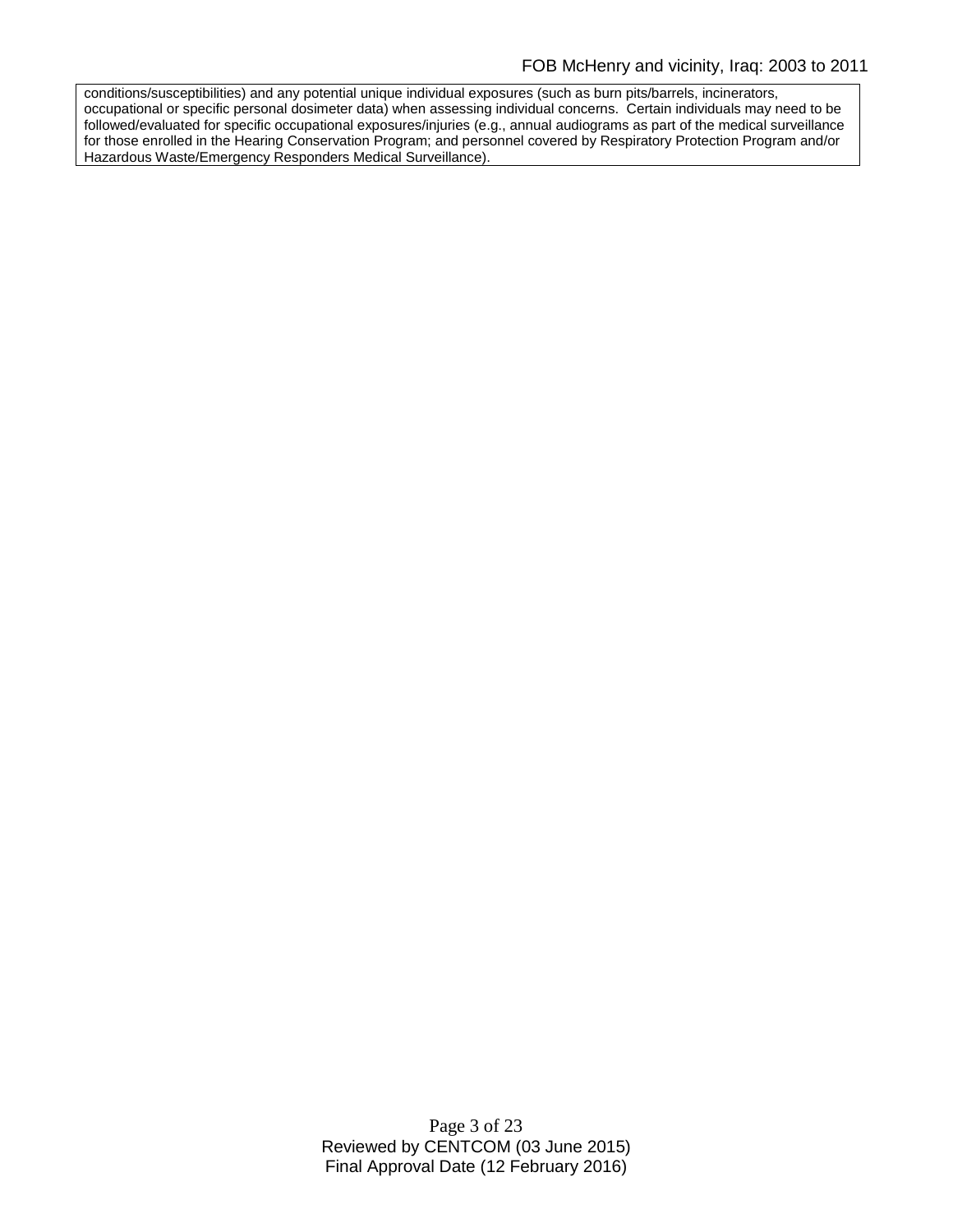# **Table 2. Population-Based Health Risk Estimates -** FOB McHenry, Iraq and vicinity that includes FOBs Jalil, Masafe, Rifles, Riyhad Crossing and Zeighton Crossing**1, 2**

| Source of<br><b>Identified Health</b><br>Risk <sup>3</sup>                                         | Unmitigated Health Risk Estimate <sup>4</sup>                                                                                                                                                                                                                                                                                                                                                                                                                                                                                                                                                                                                                   | <b>Control Measures</b><br>Implemented                                                                                                                 | <b>Residual Health Risk Estimate<sup>4</sup></b>                                                                                                                                                                                                                                                                                                                                                                                                                                                                                                                                                                                                                 |
|----------------------------------------------------------------------------------------------------|-----------------------------------------------------------------------------------------------------------------------------------------------------------------------------------------------------------------------------------------------------------------------------------------------------------------------------------------------------------------------------------------------------------------------------------------------------------------------------------------------------------------------------------------------------------------------------------------------------------------------------------------------------------------|--------------------------------------------------------------------------------------------------------------------------------------------------------|------------------------------------------------------------------------------------------------------------------------------------------------------------------------------------------------------------------------------------------------------------------------------------------------------------------------------------------------------------------------------------------------------------------------------------------------------------------------------------------------------------------------------------------------------------------------------------------------------------------------------------------------------------------|
| <b>AIR</b>                                                                                         |                                                                                                                                                                                                                                                                                                                                                                                                                                                                                                                                                                                                                                                                 |                                                                                                                                                        |                                                                                                                                                                                                                                                                                                                                                                                                                                                                                                                                                                                                                                                                  |
| Particulate<br>matter less than<br>10 micrometers<br>in diameter<br>$(PM_{10})$                    | Short-term: Not enough data to<br>evaluate. Daily levels vary, acute<br>health effects (e.g., upper respiratory<br>tract irritation) more pronounced during<br>peak days. More serious effects are<br>possible in susceptible persons (e.g.,<br>those with asthma/existing respiratory<br>diseases).                                                                                                                                                                                                                                                                                                                                                            | Limiting strenuous<br>physical activities when air<br>quality is especially poor;<br>and actions such as<br>closing tent flaps,<br>windows, and doors. | Short-term Not enough data to<br>evaluate. Daily levels vary, acute<br>health effects (e.g., upper respiratory<br>tract irritation) more pronounced during<br>peak days. More serious effects are<br>possible in susceptible persons (e.g.,<br>those with asthma/existing respiratory<br>diseases).                                                                                                                                                                                                                                                                                                                                                              |
|                                                                                                    | Long-term: No health guidelines                                                                                                                                                                                                                                                                                                                                                                                                                                                                                                                                                                                                                                 |                                                                                                                                                        | Long-term: No health guidelines                                                                                                                                                                                                                                                                                                                                                                                                                                                                                                                                                                                                                                  |
| Particulate<br>matter less than<br>2.5 micrometers<br>in diameter<br>$(PM_{2.5})$<br><b>Metals</b> | Short-term: Not enough data to<br>evaluate. A majority of the time mild<br>acute (short term) health effects are<br>anticipated; certain peak levels may<br>produce mild eye, nose, or throat<br>irritation in some personnel and pre-<br>existing health conditions (e.g.,<br>asthma, or cardiopulmonary diseases)<br>may be exacerbated.<br>Long-term Not enough data to<br>evaluate. A small percentage of<br>personnel may be at increased risk for<br>developing chronic conditions,<br>particularly those more susceptible to<br>acute effects (e.g., those with<br>asthma/existing respiratory diseases).<br>Short-term: Not enough data to<br>evaluate. | Limiting strenuous<br>physical activities when air<br>quality is especially poor;<br>and actions such as<br>closing tent flaps,<br>windows, and doors. | Short-term: Not enough data to<br>evaluate. A majority of the time mild<br>acute (short term) health effects are<br>anticipated; certain peak levels may<br>produce mild eye, nose, or throat<br>irritation in some personnel and pre-<br>existing health conditions (e.g.,<br>asthma, or cardiopulmonary diseases)<br>may be exacerbated.<br>Long-term: Not enough data to<br>evaluate. A small percentage of<br>personnel may be at increased risk for<br>developing chronic conditions,<br>particularly those more susceptible to<br>acute effects (e.g., those with<br>asthma/existing respiratory diseases).<br>Short-term: Not enough data to<br>evaluate. |
|                                                                                                    | Long-term: Not enough data to<br>evaluate.                                                                                                                                                                                                                                                                                                                                                                                                                                                                                                                                                                                                                      |                                                                                                                                                        | Long-term: Not enough data to<br>evaluate.                                                                                                                                                                                                                                                                                                                                                                                                                                                                                                                                                                                                                       |
| <b>Water</b>                                                                                       |                                                                                                                                                                                                                                                                                                                                                                                                                                                                                                                                                                                                                                                                 |                                                                                                                                                        |                                                                                                                                                                                                                                                                                                                                                                                                                                                                                                                                                                                                                                                                  |
| Water for Other<br>Purposes                                                                        | Short-term: Low. Exposures to sulfate<br>and magnesium in non-drinking water<br>were low risk.<br>Long-term: No long term hazards<br>identified based on the available data.                                                                                                                                                                                                                                                                                                                                                                                                                                                                                    | Water treated in<br>accordance with<br>standards applicable to its<br>intended use                                                                     | Short-term: Low. Exposures to sulfate<br>and magnesium in non-drinking water<br>were low risk.<br>Long-term: No long term hazards<br>identified based on the available data.                                                                                                                                                                                                                                                                                                                                                                                                                                                                                     |
| <b>ENDEMIC</b><br><b>DISEASE</b>                                                                   |                                                                                                                                                                                                                                                                                                                                                                                                                                                                                                                                                                                                                                                                 |                                                                                                                                                        |                                                                                                                                                                                                                                                                                                                                                                                                                                                                                                                                                                                                                                                                  |
| Food<br>borne/Waterborne<br>(e.g., diarrhea-<br>bacteriological)                                   | Short-term: Variable, (bacterial<br>diarrhea, hepatitis A, typhoid fever) to<br>Moderate (diarrhea-cholera, diarrhea-<br>protozoal, brucellosis and hepatitis E).<br>If local food/water were consumed, the<br>health effects can temporarily<br>incapacitate personnel (diarrhea) or<br>result in prolonged illness (Hepatitis A,<br>Typhoid fever, Brucellosis, Hepatitis<br>$E$ ).                                                                                                                                                                                                                                                                           | Preventive measures<br>include Hepatitis A and<br>Typhoid fever vaccination<br>and consumption of food<br>and water only from<br>approved sources.     | Short-term: Low to none.                                                                                                                                                                                                                                                                                                                                                                                                                                                                                                                                                                                                                                         |
|                                                                                                    | Long-term: none identified.                                                                                                                                                                                                                                                                                                                                                                                                                                                                                                                                                                                                                                     |                                                                                                                                                        | Long-term: No data available.                                                                                                                                                                                                                                                                                                                                                                                                                                                                                                                                                                                                                                    |
| Arthropod Vector<br>Borne                                                                          | Short-term: Variable, Moderate for<br>leishmaniasis-cutaneous, Crimean-<br>Congo hemorrhagic fever, sandfly<br>fever and typhus-miteborne; Low for<br>West Nile fever, and Plague.                                                                                                                                                                                                                                                                                                                                                                                                                                                                              | Preventive measures<br>include proper wear of<br>treated uniform,<br>application of repellent to<br>exposed skin, and bed net                          | Short-term: Low                                                                                                                                                                                                                                                                                                                                                                                                                                                                                                                                                                                                                                                  |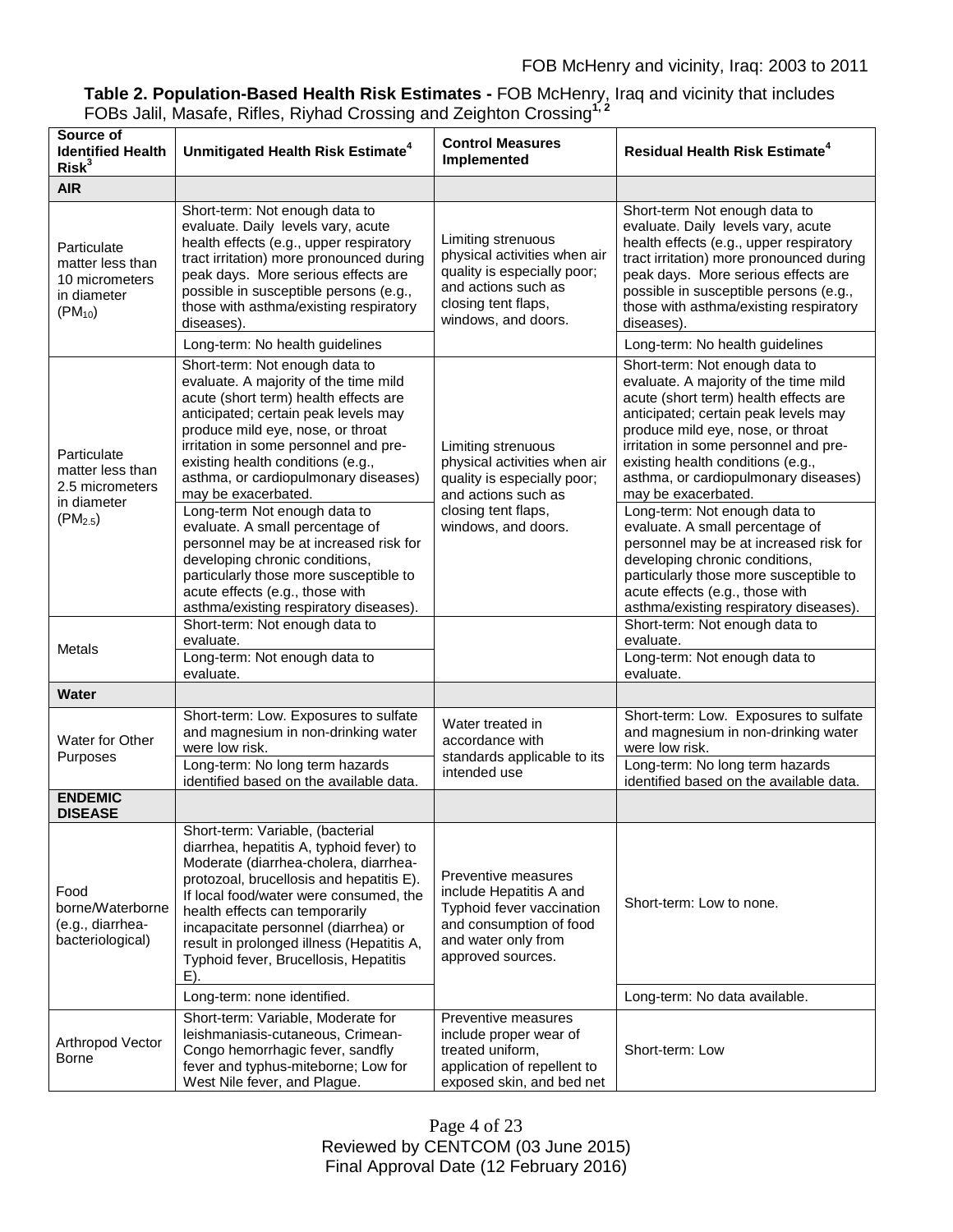|                                                     | Long-term: Low (Leishmaniasis-<br>visceral infection)                                                                                                                                                                                             | use, minimizing areas of<br>standing water and<br>appropriate<br>chemoprophylaxis.                                                                                                                                                                                                                      | Long-term: No data available                                                                                                                                                                                                                     |
|-----------------------------------------------------|---------------------------------------------------------------------------------------------------------------------------------------------------------------------------------------------------------------------------------------------------|---------------------------------------------------------------------------------------------------------------------------------------------------------------------------------------------------------------------------------------------------------------------------------------------------------|--------------------------------------------------------------------------------------------------------------------------------------------------------------------------------------------------------------------------------------------------|
| <b>Water-Contact</b><br>(e.g. wading,<br>swimming)  | Short-term: Moderate for leptospirosis<br>and schistosomiasis.                                                                                                                                                                                    |                                                                                                                                                                                                                                                                                                         | Short-term: Moderate for leptospirosis<br>and schistosomiasis.                                                                                                                                                                                   |
|                                                     | Long-term: No data available                                                                                                                                                                                                                      |                                                                                                                                                                                                                                                                                                         | Long-term: No data available                                                                                                                                                                                                                     |
| Respiratory                                         | Short-term: Variable; Moderate for<br>tuberculosis (TB) to Low for<br>meningococcal meningitis.                                                                                                                                                   | Providing adequate living<br>and work space; medical<br>screening; vaccination                                                                                                                                                                                                                          | Short-term: Low                                                                                                                                                                                                                                  |
|                                                     | Long-term: No data available                                                                                                                                                                                                                      |                                                                                                                                                                                                                                                                                                         | Long-term: No data available                                                                                                                                                                                                                     |
| <b>Animal Contact</b>                               | Short-term: Variable; Moderate for<br>rabies and Q-fever, and Low for<br>Anthrax and H5N1 avian influenza.                                                                                                                                        | Prohibiting contact with,<br>adoption, or feeding of<br>feral animals IAW U.S.                                                                                                                                                                                                                          | Short-term: No data available                                                                                                                                                                                                                    |
|                                                     | Long-term: Low (Rabies)                                                                                                                                                                                                                           | <b>Central Command</b><br>(CENTCOM) General<br>Order (GO) 1B. Risks are<br>further reduced in the<br>event of assessed contact<br>by prompt post-exposure<br>rabies prophylaxis IAW<br>The Center for Disease<br>Control's (CDC) Advisory<br>Committee on<br><b>Immunization Practices</b><br>guidance. | Long-term: No data available                                                                                                                                                                                                                     |
| <b>VENOMOUS</b><br><b>ANIMAL/</b><br><b>INSECTS</b> |                                                                                                                                                                                                                                                   |                                                                                                                                                                                                                                                                                                         |                                                                                                                                                                                                                                                  |
| Snakes,<br>scorpions, and<br>spiders                | Short-term: Low; If encountered,<br>effects of venom vary with species<br>from mild localized swelling (e.g.<br>Scorpio maurus) to potentially lethal<br>effects (e.g. Vipera albicornuta).                                                       | Risk reduced by avoiding<br>contact, proper wear of<br>uniform (especially<br>footwear), and proper and<br>timely treatment.                                                                                                                                                                            | Short-term: Low; If encountered,<br>effects of venom vary with species<br>from mild localized swelling (e.g.<br>Scorpio maurus) to potentially lethal<br>effects (e.g. Vipera albicornuta).                                                      |
| <b>HEAT/COLD</b>                                    | Long-term: No data available                                                                                                                                                                                                                      |                                                                                                                                                                                                                                                                                                         | Long-term: No data available                                                                                                                                                                                                                     |
| <b>STRESS</b>                                       |                                                                                                                                                                                                                                                   |                                                                                                                                                                                                                                                                                                         |                                                                                                                                                                                                                                                  |
| Heat                                                | Short-term: Variable; Risk of heat<br>injury is High for May - October, and<br>Low for all other months.                                                                                                                                          | Work-rest cycles, proper<br>hydration and nutrition,<br>and Wet Bulb Globe<br>Temperature (WBGT)<br>monitoring.                                                                                                                                                                                         | Short-term: Variable; Risk of heat<br>injury in unacclimatized or susceptible<br>personnel is High for May - October,<br>and Low for all other months.                                                                                           |
|                                                     | Long-term: Low, The long-term risk<br>was Low. However, the risk may be<br>greater to certain susceptible persons-<br>those older (i.e., greater than 45<br>years), in lesser physical shape, or<br>with underlying medical/health<br>conditions. |                                                                                                                                                                                                                                                                                                         | Long-term: Low, The long-term risk is<br>Low. However, the risk may be<br>greater to certain susceptible persons-<br>those older (i.e., greater than 45<br>years), in lesser physical shape, or<br>with underlying medical/health<br>conditions. |
| Cold                                                | Short-term: Low risk of cold<br>stress/injury.                                                                                                                                                                                                    | Risks from cold stress<br>reduced with protective<br>measures such as use of<br>the buddy system, limiting<br>exposure during cold<br>weather, proper hydration<br>and nutrition, and proper<br>wear of issued protective<br>clothing.                                                                  | Short-term: Low risk of cold<br>stress/injury.                                                                                                                                                                                                   |
|                                                     | Long-term: Low; Long-term health<br>implications from cold injuries are rare<br>but can occur, especially from more<br>serious injuries such as frost bite.                                                                                       |                                                                                                                                                                                                                                                                                                         | Long-term: Low; Long-term health<br>implications from cold injuries are rare<br>but can occur, especially from more<br>serious injuries such as frost bite.                                                                                      |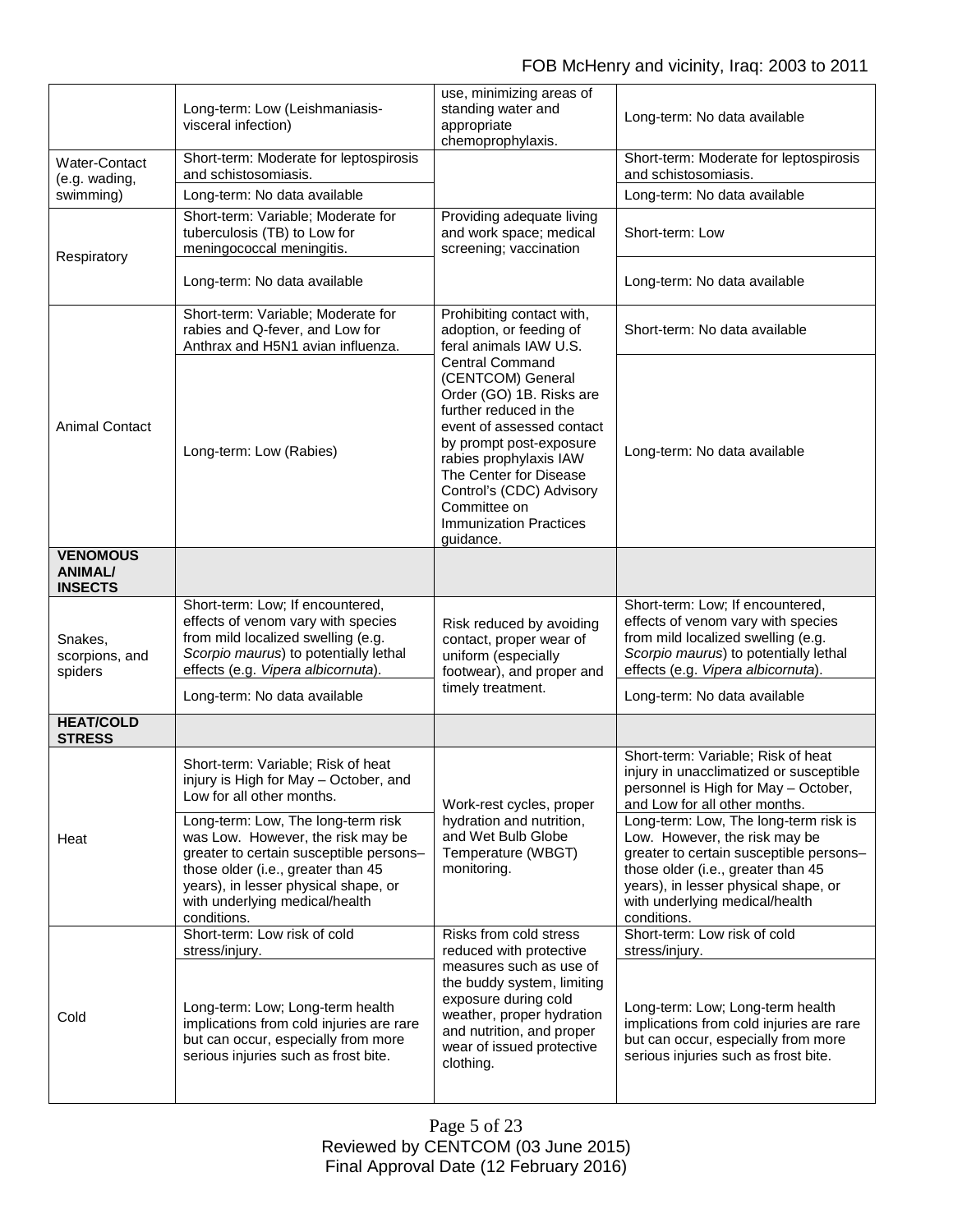| <b>Unique</b><br>Incidents/<br>Concerns |                                                                                                                                                                                                                                                                                                                                              |                                                                                                                                                                                                                                                                                                                                                                                       |                                                                                                                                                                                                                                                                                                                                              |
|-----------------------------------------|----------------------------------------------------------------------------------------------------------------------------------------------------------------------------------------------------------------------------------------------------------------------------------------------------------------------------------------------|---------------------------------------------------------------------------------------------------------------------------------------------------------------------------------------------------------------------------------------------------------------------------------------------------------------------------------------------------------------------------------------|----------------------------------------------------------------------------------------------------------------------------------------------------------------------------------------------------------------------------------------------------------------------------------------------------------------------------------------------|
| Pesticides/Pest<br>Control              | Short-term: Low                                                                                                                                                                                                                                                                                                                              | See Section 10.4                                                                                                                                                                                                                                                                                                                                                                      | Short-term: Low                                                                                                                                                                                                                                                                                                                              |
|                                         | Long-term: Low                                                                                                                                                                                                                                                                                                                               |                                                                                                                                                                                                                                                                                                                                                                                       | Long-term: Low                                                                                                                                                                                                                                                                                                                               |
| <b>Burn Pits</b>                        | Short-term: No data available to<br>evaluate. A majority of the time mild<br>acute (short term) health effects are<br>anticipated; certain peak levels may<br>produce mild eye, nose, or throat<br>irritation in some personnel and pre-<br>existing health conditions (e.g.,<br>asthma, or cardiopulmonary diseases)<br>may be exacerbated. | Risks reduced by limiting<br>strenuous physical<br>activities when air quality<br>was especially poor; and<br>action such as closing tent<br>flaps, windows, and doors.<br>Other control measures<br>included locating burn pits<br>downwind of prevailing<br>winds, increased distance<br>from troop populations,<br>and improved waste<br>segregation and<br>management techniques. | Short-term: No data available to<br>evaluate. A majority of the time mild<br>acute (short term) health effects are<br>anticipated; certain peak levels may<br>produce mild eye, nose, or throat<br>irritation in some personnel and pre-<br>existing health conditions (e.g.,<br>asthma, or cardiopulmonary diseases)<br>may be exacerbated. |
|                                         | Long-term: No data available to<br>evaluate.                                                                                                                                                                                                                                                                                                 |                                                                                                                                                                                                                                                                                                                                                                                       | Long-term: No data available to<br>evaluate.                                                                                                                                                                                                                                                                                                 |

<sup>1</sup>This Summary Table provides a qualitative estimate of population-based short- and long-term health risks associated with the occupational environment conditions at FOB McHenry, Iraq and vicinity that includes FOBs Jalil, Masafe, Rifles, Riyhad Crossing and Zeighton Crossing. It does not represent an individual exposure profile. Actual individual exposures and health effects depend on many variables. For example, while a chemical may have been present in the environment, if a person did not inhale, ingest, or contact a specific dose of the chemical for adequate duration and frequency, then there may have been no health risk. Alternatively, a person at a specific location may have experienced a unique exposure which could result in a significant individual exposure. Any such person seeking medical care should have their specific exposure documented in an SF600.

 $^2$  This assessment is based on specific environmental sampling data and reports obtained from 6 October 2003 through 31 May 2011. Sampling locations are assumed to be representative of exposure points for the camp population but may not reflect all the fluctuations in environmental quality or capture unique exposure incidents.

3 This Summary Table is organized by major categories of identified sources of health risk. It only lists those sub-categories specifically identified and addressed at FOB McHenry and vicinity. The health risks are presented as Low, Moderate, High or Extremely High for both acute and chronic health effects. The health risk level is based on an assessment of both the potential severity of the health effects that could be caused and probability of the exposure that would produce such health effects. Details can be obtained from the USAPHC/Army Institute of Public Health

(AIPH). Where applicable, "None Identified" is used when though a potential exposure is identified, and no health risks of either a specific acute or chronic health effects are determined. More detailed descriptions of OEH exposures that are evaluated but determined to pose no health risk are discussed in the following sections of this report.

<sup>4</sup><br>Health risks in this Summary Table are based on quantitative surveillance thresholds (e.g. endemic disease rates; host/vector/pathogen surveillance) or screening levels, e.g. Military Exposure Guidelines (MEGs) for chemicals*.* Some previous assessment reports may provide slightly inconsistent health risk estimates because quantitative criteria such as MEGs may have changed since the samples were originally evaluated and/or because this assessment makes use of all historic site data while previous reports may have only been based on a select few samples.

> Page 6 of 23 Reviewed by CENTCOM (03 June 2015) Final Approval Date (12 February 2016)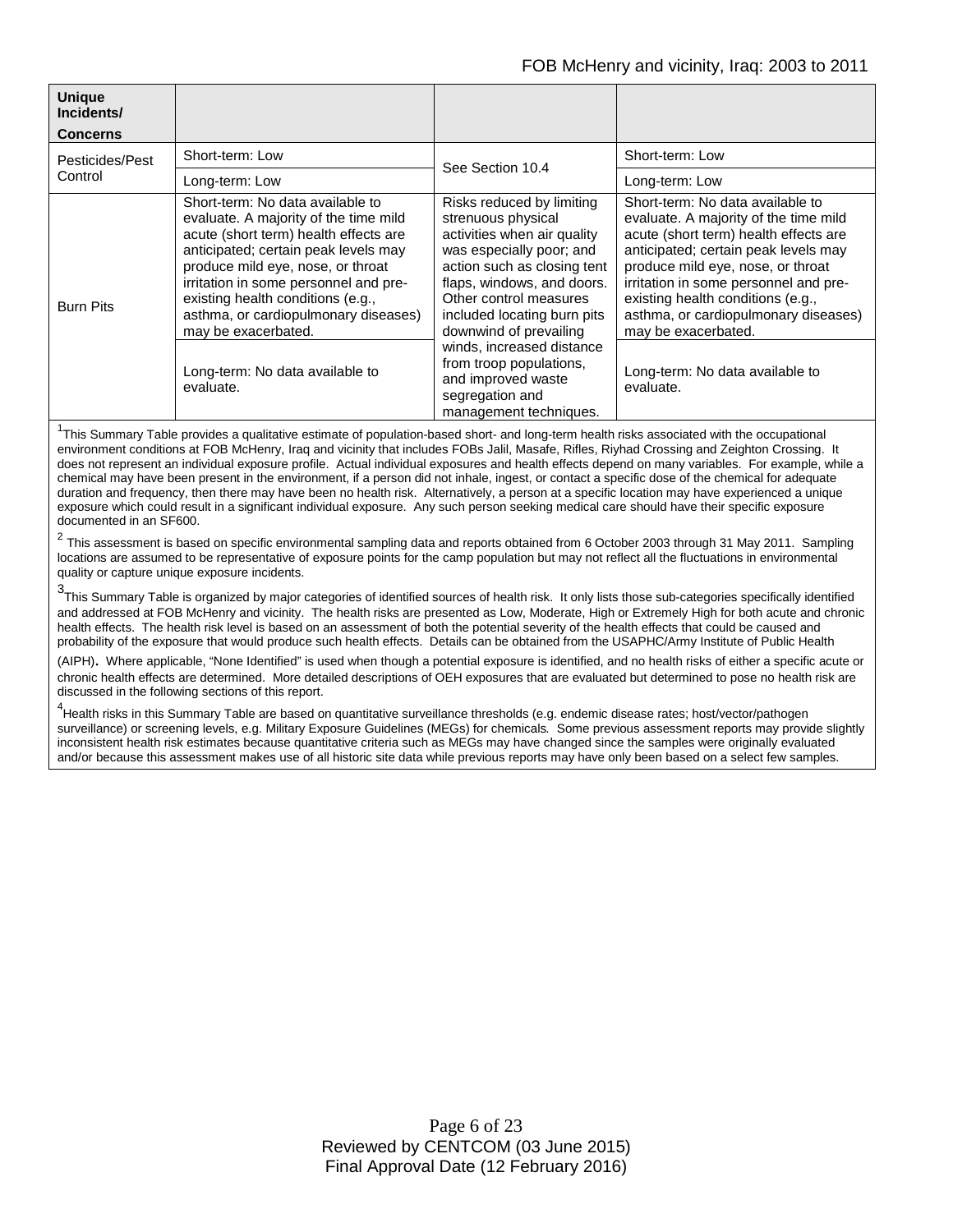# **1 Discussion of Health Risks at FOB McHenry and vicinity, Iraq by Source**

The following sections provide additional information about the OEH conditions summarized above. All risk assessments were performed using the methodology described in the US Army Public Health Command Technical Guide 230, *Environmental Health Risk Assessment and Chemical Exposure Guidelines for Deployed Military Personnel* (Reference 4). All OEH risk estimates represent residual risk after accounting for preventive controls in place. Occupational exposures and exposures to endemic diseases are greatly reduced by preventive measures. For environmental exposures related to airborne dust, there are limited preventive measures available, and available measures have little efficacy in reducing exposure to ambient conditions.

# **2 Air**

## 2.1 Site-Specific Sources Identified

FOB McHenry was situated in a dusty semi-arid desert environment. Inhalational exposure to high levels of dust and particulate matter, such as during high winds or dust storms, may result in mild to more serious short-term health effects (e.g., eye, nose or throat and lung irritation) in some personnel. Additionally, certain subgroups of the deployed forces (e.g., those with pre-existing asthma/cardio pulmonary conditions) are at greatest risk of developing notable health effects.

### 2.2 Particulate matter

Particulate matter (PM) is a complex mixture of extremely small particles suspended in the air. The PM includes solid particles and liquid droplets emitted directly into the air by sources such as: power plants, motor vehicles, aircraft, generators, construction activities, fires, and natural windblown dust. The PM can include sand, soil, metals, volatile organic compounds (VOC), allergens, and other compounds such as nitrates or sulfates that are formed by condensation or transformation of combustion exhaust. The PM composition and particle size vary considerably depending on the source. Generally, PM of health concern is divided into two fractions: PM less than 10 micrometers in diameter (PM<sub>10</sub>), which includes coarse particles; and fine particles less than 2.5 micrometers in diameter ( $PM_{2.5}$ ), which can reach the deepest regions of the lungs when inhaled. Exposure to excessive PM is linked to a variety of potential health effects.

## 2.3 Particulate matter, less than10 micrometers  $(PM_{10})$

2.3.1 Exposure Guidelines:

Short Term (24-hour) PM<sub>10</sub> (micrograms per cubic Long-term PM<sub>10</sub> MEG (µg/m<sup>3</sup>): meter, μg/m<sup>3</sup>):

- 
- Marginal MEG = 420
- Critical MEG = 600
- 
- Negligible MEG = 250 Not defined and not available.

2.3.2 Sample data/Notes:

FOB McHenry: A total of 11 valid  $PM_{10}$  air samples were collected from 06 October 2003 to 3 May 2009. There were two samples collected in 2003, four in 2005, three in 2006, one in 2008 and one in 2009. The range of 24-hour PM<sub>10</sub> concentrations was 12  $\mu$ g/m<sup>3</sup> – 341  $\mu$ g/m<sup>3</sup> with an average concentration of 146  $\mu$ g/m<sup>3</sup>.

> Page 7 of 23 Reviewed by CENTCOM (03 June 2015) Final Approval Date (12 February 2016)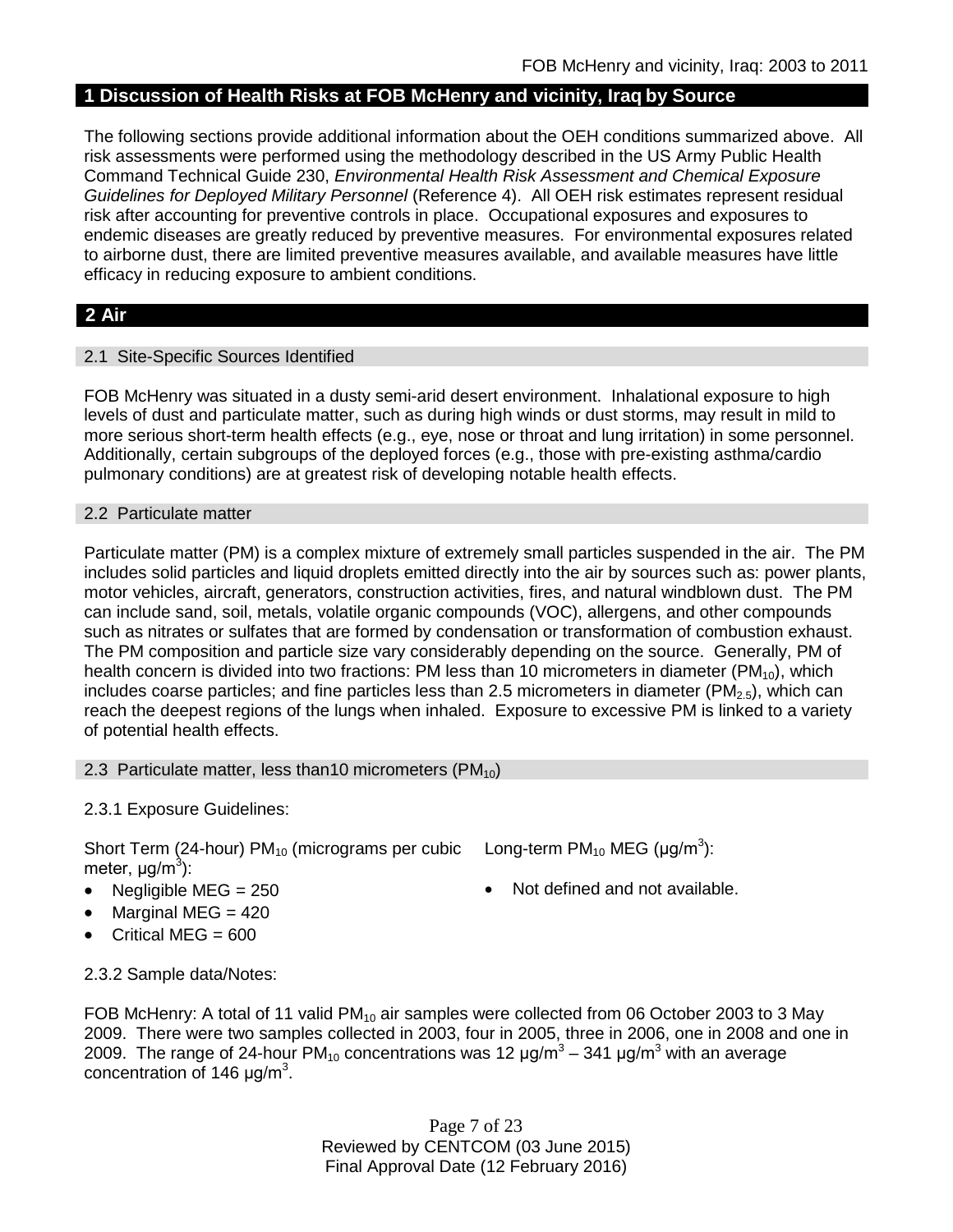2.3.3 Short-term health risks:

The peak concentration (341  $\mu$ g/m<sup>3</sup>) of one PM<sub>10</sub> sample in 2003 was above the 24-hour Negligible MEG (250 μg/m<sup>3</sup>). Further evaluation was not completed, however; due to limited sample data. There were only two samples that year.

2.3.4 Long-term health risk:

**Not Evaluated-no available health guidelines**. The U. S. Environmental Protection Agency (EPA) has retracted its long-term standard (national ambient air quality standards, NAAQS) for  $PM_{10}$  due to an inability to clearly link chronic health effects with chronic  $PM_{10}$  exposure levels.

2.4 Particulate Matter, less than 2.5 micrometers (PM $_{2.5}$ )

2.4.1 Exposure Guidelines:

Short Term (24-hour)  $PM<sub>2.5</sub>$  ( $\mu$ g/m<sup>3</sup>):

- 
- Marginal MEG = 250 Marginal MEG = 65
- Critical MEG  $= 500$

):  $\qquad \qquad \textsf{Long-term (1year) PM}_{2.5} \, \textsf{MEGs (}\mu\textsf{g/m}^3\textsf{)}\textsf{:}$ 

- Negligible MEG = 65 Negligible MEG = 15
	-

2.4.2 Sample data/Notes:

FOB McHenry: A total of 1 valid PM<sub>2.5</sub> air sample was collected on 2 May 2009 with a concentration of 401 μg/m<sup>3</sup>.

2.4.3 Short-term health risks:

The concentration of  $PM<sub>2.5</sub>$  was above the 24 hour Negligible MEG. Further evaluation was not completed, however; due to limited sample data.

2.4.4 Long-term health risks:

The concentration of  $PM_{2.5}$  was above the 1 year Marginal MEG. Further evaluation was not completed, however; due to limited sample data.

### 2.5 Airborne Metals

2.5.1 Sample data/Notes:

A total of 11 valid PM<sub>10</sub> airborne metal samples were collected at FOB McHenry from 06 October 2003 to 3 May 2009.

2.5.2 Short-term health risks:

## **None identified based on the available sampling data.**

2.5.3 Long-term health risks:

Page 8 of 23 Reviewed by CENTCOM (03 June 2015) Final Approval Date (12 February 2016)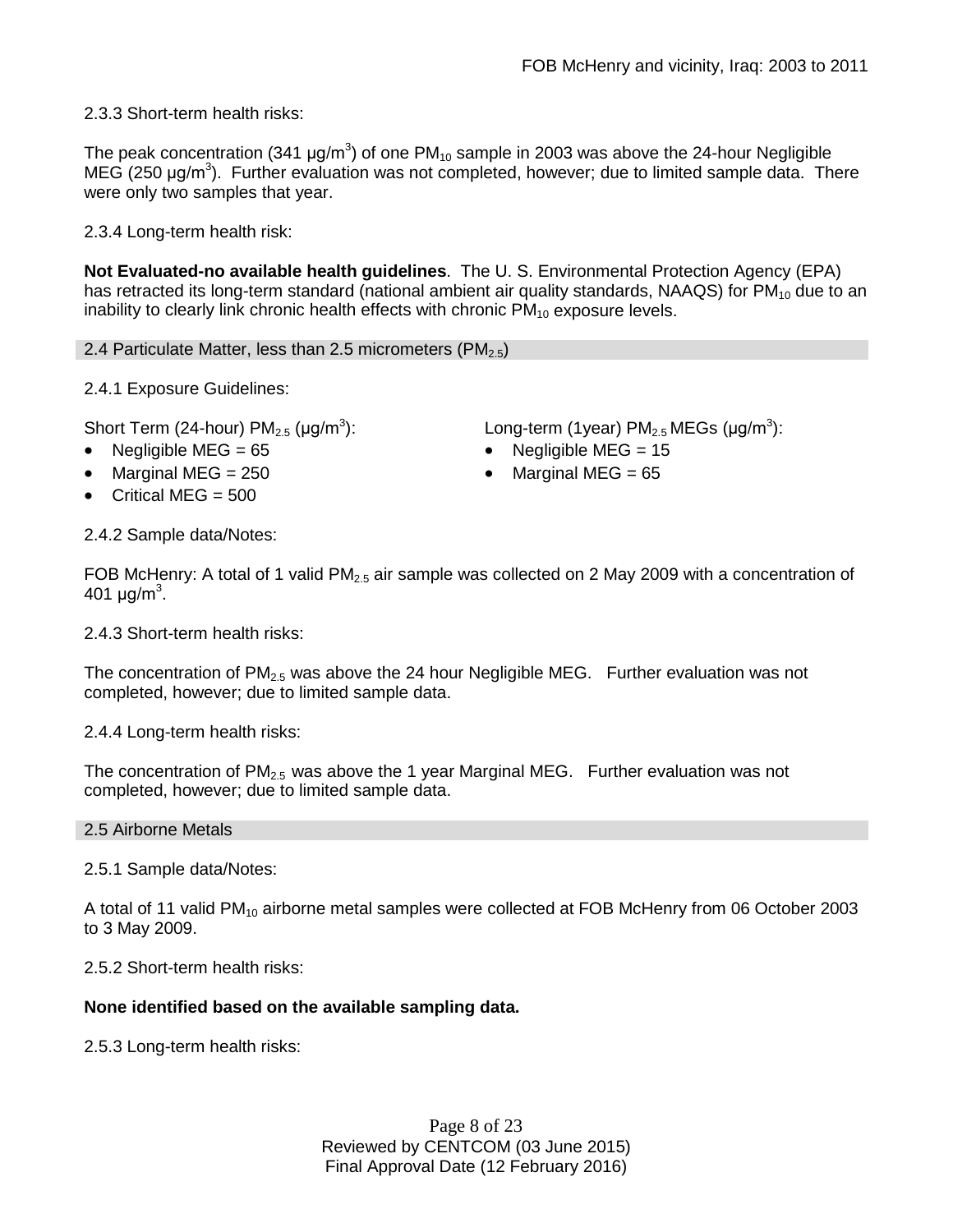Arsenic and Manganese were each detected slightly above the one year Negligible MEG in one sample. Further evaluation was not completed, however; due to limited sample data.

2.6 Volatile Organic Compounds (VOC)

2.6.1 Sample data/Notes:

No samples available in DOEHRS.

2.6.2 Short and long-term health risks:

### **Not Evaluated-no available sample data.**

# **3 Soil**

### 3.1 Site-Specific Sources Identified

### 3.1.1 Sample data/Notes:

A total of 18 valid surface soil samples were collected from 2005 to 2010 to assess OEH health risk to deployed personnel. The primary soil contamination exposure pathways are dermal contact and dust inhalation. Typical parameters analyzed for included semi volatile organic compounds (SVOCs), heavy metals, polychlorinated biphenyls (PCBs), pesticides, herbicides. If the contaminant was known or suspected, other parameters may have been analyzed for (i.e., Total petroleum hydrocarbons (TPH) and polycyclic aromatic hydrocarbons (PAH) near fuel spills). The percent of the population exposed to soil and associated dust in the sampled areas was assumed to be > 75% for all samples. For the risk assessment, personnel are assumed to remain at this location for 6 months to 1 year.

3.1.2 Short-term health risk:

**Not an identified source of health risk**. Currently, sampling data for soil are not evaluated for short term (acute) health risks**.**

3.1.3 Long-term health risk:

**None identified based on available sample data.** No parameters exceeded 1-year Negligible MEGs.

## **4 Water**

In order to assess the health risk to U.S. personnel from exposure to water in theater, the AIPH identified the most probable exposure pathways. These are based on the administrative information provided on the field data sheets submitted with the samples taken over the time period being evaluated. Based on the information provided from the field, untreated water was associated with cooking and hygiene uses. Therefore, untreated samples were assessed as potential health hazards. It is assumed that 100% of all U.S. personnel at FOB McHenry will be directly exposed to reverse osmosis water purification unit (ROWPU) treated and disinfected fresh bulk water, since this classification of water is primarily used for personal hygiene, showering, cooking, and for use at vehicle wash racks. Field data sheets indicate that bottled water is the only approved source of drinking water.

> Page 9 of 23 Reviewed by CENTCOM (03 June 2015) Final Approval Date (12 February 2016)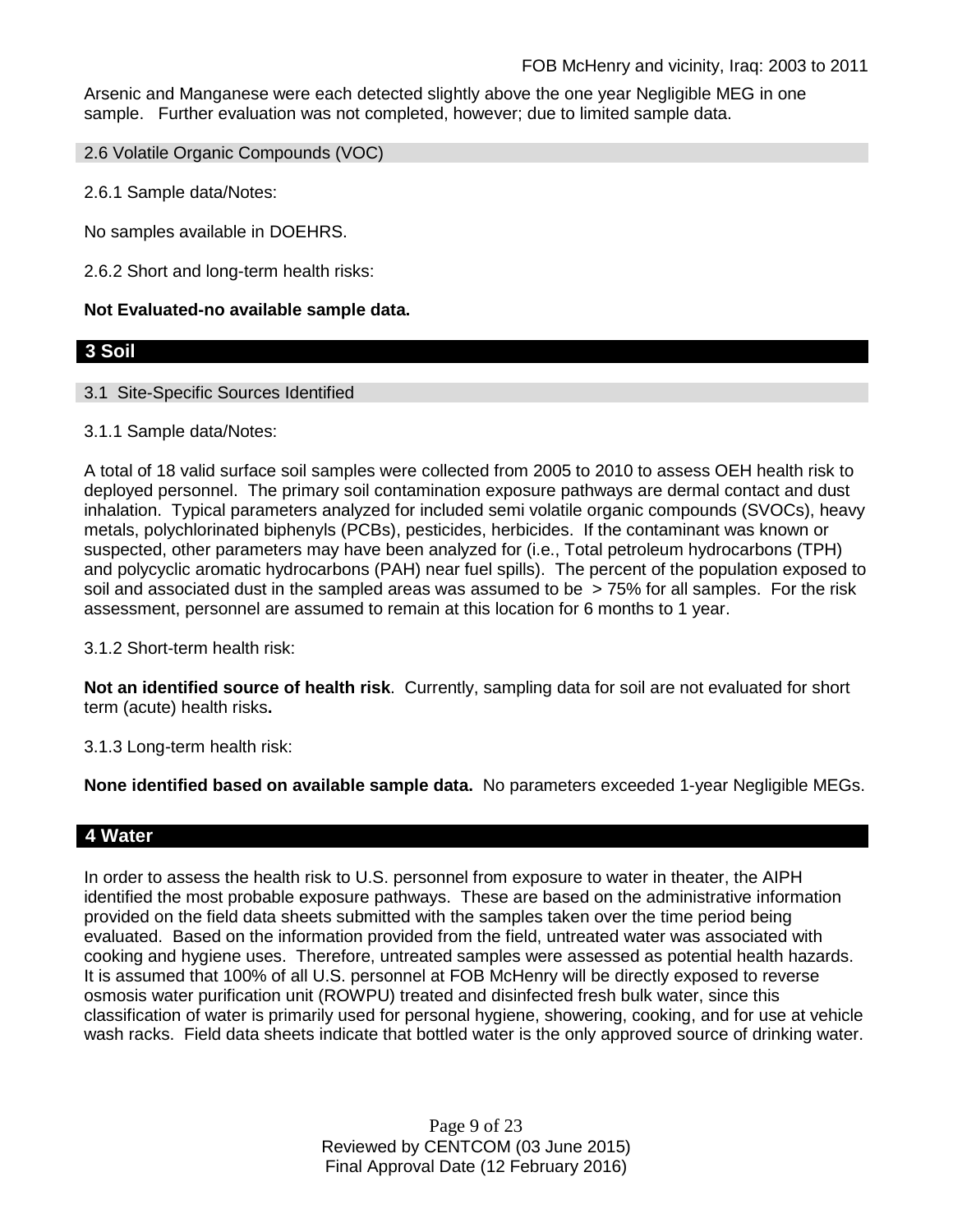### 4.1 Drinking Water: Bottled or Packaged Water

### 4.1.1 Site-Specific Sources Identified

No samples available in DOEHRS.

4.1.2 Short-term and long-term health risk:

### **Not Evaluated-no available sample data.**

#### 4.2 Non-Drinking Water: Raw and Disinfected

#### 4.2.1 Site-Specific Sources Identified

Although the primary route of exposure for most microorganisms is ingestion of contaminated water, dermal exposure to some microorganisms, chemicals, and biologicals may also cause adverse health effects. Complete exposure pathways would include drinking, brushing teeth, personal hygiene, cooking, providing medical and dental care using a contaminated water supply or during dermal contact at vehicle or aircraft wash racks.

#### 4.2.2 Sample data/Notes:

To assess the potential for adverse health effects to troops the following assumptions were made about dose and duration: All U.S. personnel at this location were expected to remain at this site for approximately 1 year. A conservative (protective) assumption is that personnel routinely consumed less than 5 liters per day (L/day) of non-drinking water for up to 365 days (1-year). It is further assumed that control measures and/or personal protective equipment were not used. A total of 9 raw and disinfected bulk water (Non-Drinking) samples from 2005 – 2009 were evaluated for this health risk assessment.

### 4.2.3 Short-term health risks:

Approximately 75% of the samples were above the 14 day Negligible MEG for magnesium and sulfate. The health risk from short-term exposure to magnesium and sulfate in the non-drinking water at FOB McHenry was found to be Low. Confidence in the risk assessment is low because of limited sample data.

4.2.4 Long-term health risk:

**None identified based on available sample data.** No parameters exceeded 1-year Negligible MEGs.

### **5 Military Unique**

#### 5.1 Chemical Biological, Radiological Nuclear (CBRN) Weapons

No specific hazard sources were documented in the Defense Occupational and Environmental Health Readiness System (DOEHRS) or the Military Exposure Surveillance Library (MESL) from 6 October 2003 through 31 May 2011 (References 1 and 5).

> Page 10 of 23 Reviewed by CENTCOM (03 June 2015) Final Approval Date (12 February 2016)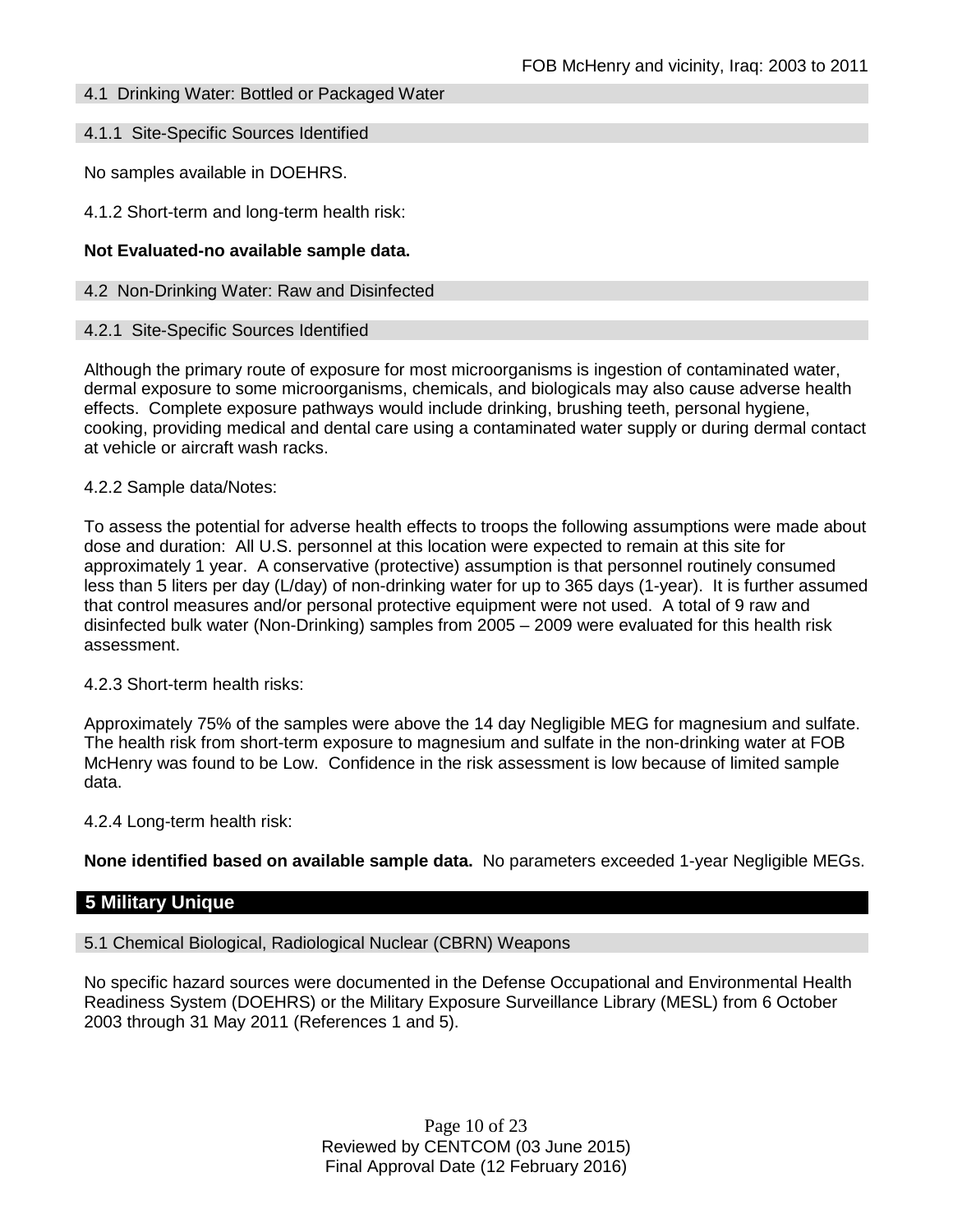### 5.2 Depleted Uranium (DU)

No specific hazard sources were documented in the DOEHRS or MESL from 6 October 2003 through 31 May 2011 (References 1 and 5).

#### 5.3 Ionizing Radiation

No specific hazard sources were documented in the DOEHRS or MESL from 6 October 2003 through 31 May 2011 (References 1 and 5).

#### 5.4 Non-Ionizing Radiation

No specific hazard sources were documented in the DOEHRS or MESL from 6 October 2003 through 31 May 2011 (References 1 and 5).

### **6 Endemic Diseases**

This document lists the endemic diseases reported in the region, its specific health risks and severity and general health information about the diseases. USCENTCOM MOD 12 (Reference 6) lists deployment requirements, to include immunizations and chemoprophylaxis, in effect during the timeframe of this POEMS.

### 6.1 Foodborne and Waterborne Diseases

Food borne and waterborne diseases in the area are transmitted through the consumption of local food and water. Local unapproved food and water sources (including ice) are heavily contaminated with pathogenic bacteria, parasites, and viruses to which most U.S. Service Members have little or no natural immunity. Effective host nation disease surveillance does not exist within the country. Only a small fraction of diseases are identified or reported in host nation personnel. Diarrheal diseases are expected to temporarily incapacitate a very high percentage of U.S. personnel within days if local food, water, or ice is consumed. Hepatitis A and typhoid fever infections typically cause prolonged illness in a smaller percentage of unvaccinated personnel. Vaccinations are required for DOD personnel and contractors. In addition, although not specifically assessed in this document, significant outbreaks of viral gastroenteritis (e.g., norovirus) and food poisoning (e.g., *Bacillus cereus*, *Clostridium perfringens*, *Staphylococcus*) may occur. Key disease risks are summarized below:

Mitigation strategies were in place and included consuming food and water from approved sources, vaccinations (when available), frequent hand washing and general sanitation practices.

### 6.1.1 Diarrheal diseases (bacteriological)

**High, mitigated to Low**: Diarrheal diseases are expected to temporarily incapacitate a very high percentage of personnel (potentially over 50% per month) within days if local food, water, or ice is consumed. Field conditions (including lack of hand washing and primitive sanitation) may facilitate person-to-person spread and epidemics. Typically mild disease treated in outpatient setting; recovery and return to duty in less than 72 hours with appropriate therapy. A small proportion of infections may require greater than 72 hours limited duty, or hospitalization.

6.1.2 Hepatitis A, typhoid/paratyphoid fever, and diarrhea-protozoal

**High, mitigated to Low**: Unmitigated health risk to U.S. personnel is high year round for hepatitis A and typhoid/paratyphoid fever, and Moderate for diarrhea-protozoal. Mitigation was in place to reduce

> Page 11 of 23 Reviewed by CENTCOM (03 June 2015) Final Approval Date (12 February 2016)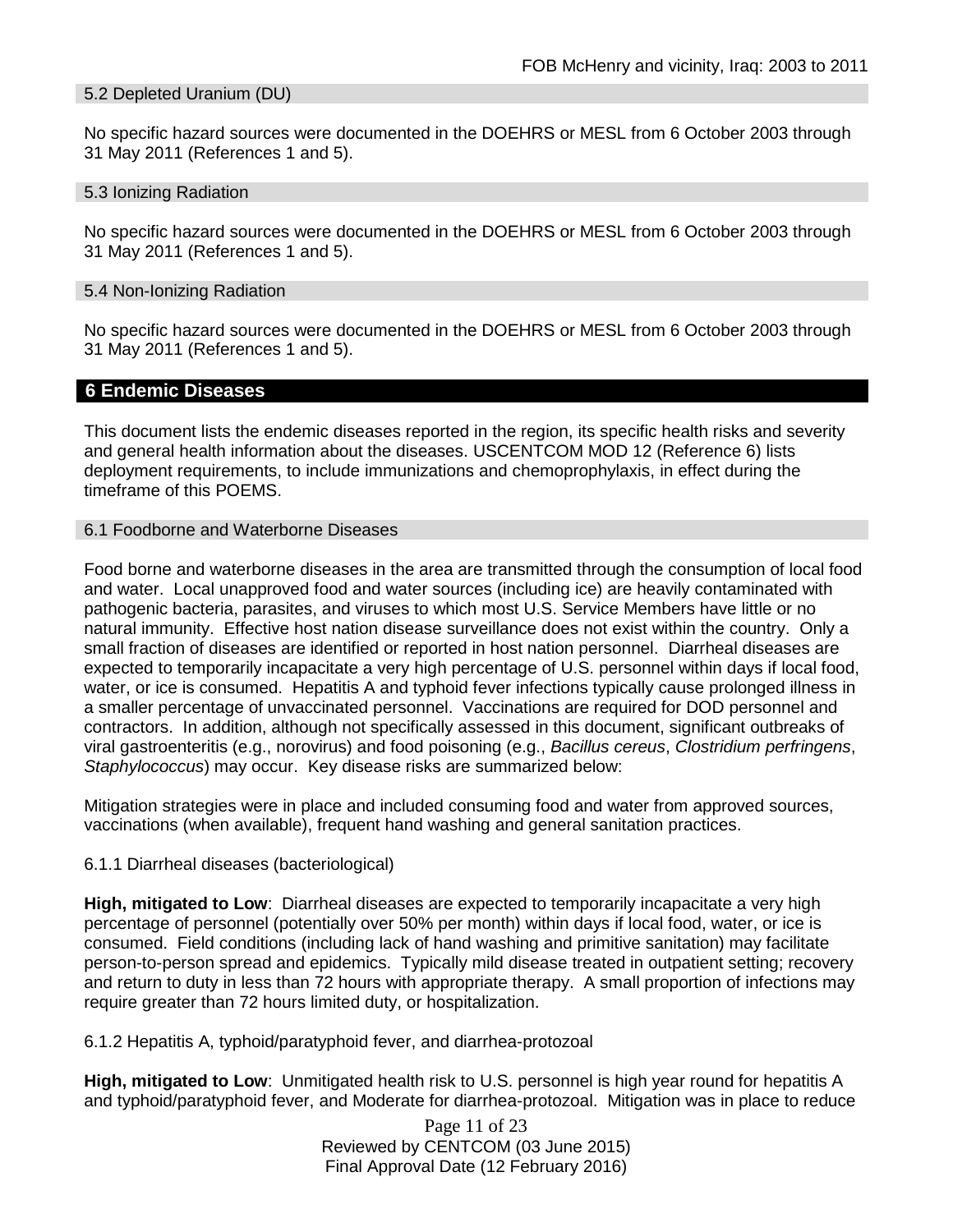the risks to low. Hepatitis A, typhoid/paratyphoid fever, and diarrhea-protozoal disease may cause prolonged illness in a small percentage of personnel (less than 1% per month). Although much rarer, other potential diseases in this area that are also considered a Moderate risk include: hepatitis E, diarrhea-cholera, and brucellosis.

6.1.3 Short-term Health Risks:

**Low**: The overall unmitigated short-term risk associated with food borne and waterborne diseases are considered High (bacterial diarrhea, hepatitis A, typhoid/paratyphoid fever) to Moderate (diarrheacholera, diarrhea-protozoal, brucellosis) to Low (hepatitis E) if local food or water is consumed. Preventive Medicine measures reduced the risk to Low. Confidence in the health risk estimate was high.

6.1.4 Long-term Health Risks:

### **None identified based on available data.**

### 6.2 Arthropod Vector-Borne Diseases

During the warmer months, the climate and ecological habitat support populations of arthropod vectors, including mosquitoes, ticks, mites, and sandflies. Significant disease transmission is sustained countrywide, including urban areas. Mitigation strategies were in place and included proper wear of treated uniforms, application of repellent to exposed skin, and use of bed nets and chemoprophylaxis (when applicable). Additional methods included the use of pesticides, reduction of pest/breeding habitats, and engineering controls.

### 6.2.1 Malaria

**None**: Indigenous transmission of malaria in Iraq was eliminated as of 2008 reducing risk among personnel exposed to mosquito bites to None.

### 6.2.2 Leishmaniasis

**Moderate, mitigated to Low**: The disease risk is Moderate during the warmer months when sandflies are most prevalent, but reduced to low with mitigation measures. Leishmaniasis is transmitted by sand flies. There are two forms of the disease; cutaneous (acute form) and visceral (a more latent form of the disease). The leishmaniasis parasites may survive for years in infected individuals and this infection may go unrecognized by physicians in the U.S. when infections become symptomatic years later. Cutaneous infection is unlikely to be debilitating, though lesions may be disfiguring. Visceral leishmaniasis disease can cause severe febrile illness which typically requires hospitalization with convalescence over 7 days.

### 6.2.3 Crimean-Congo hemorrhagic fever

**Moderate, mitigated to Low**: Unmitigated risk is moderate, but reduced to low with mitigation measures. Crimean-Congo hemorrhagic fever occurs in rare cases (less than 0.1% per month attack rate in indigenous personnel) and is transmitted by tick bites or occupational contact with blood or secretions from infected animals. The disease typically requires intensive care with fatality rates from 5% to 50%.

> Page 12 of 23 Reviewed by CENTCOM (03 June 2015) Final Approval Date (12 February 2016)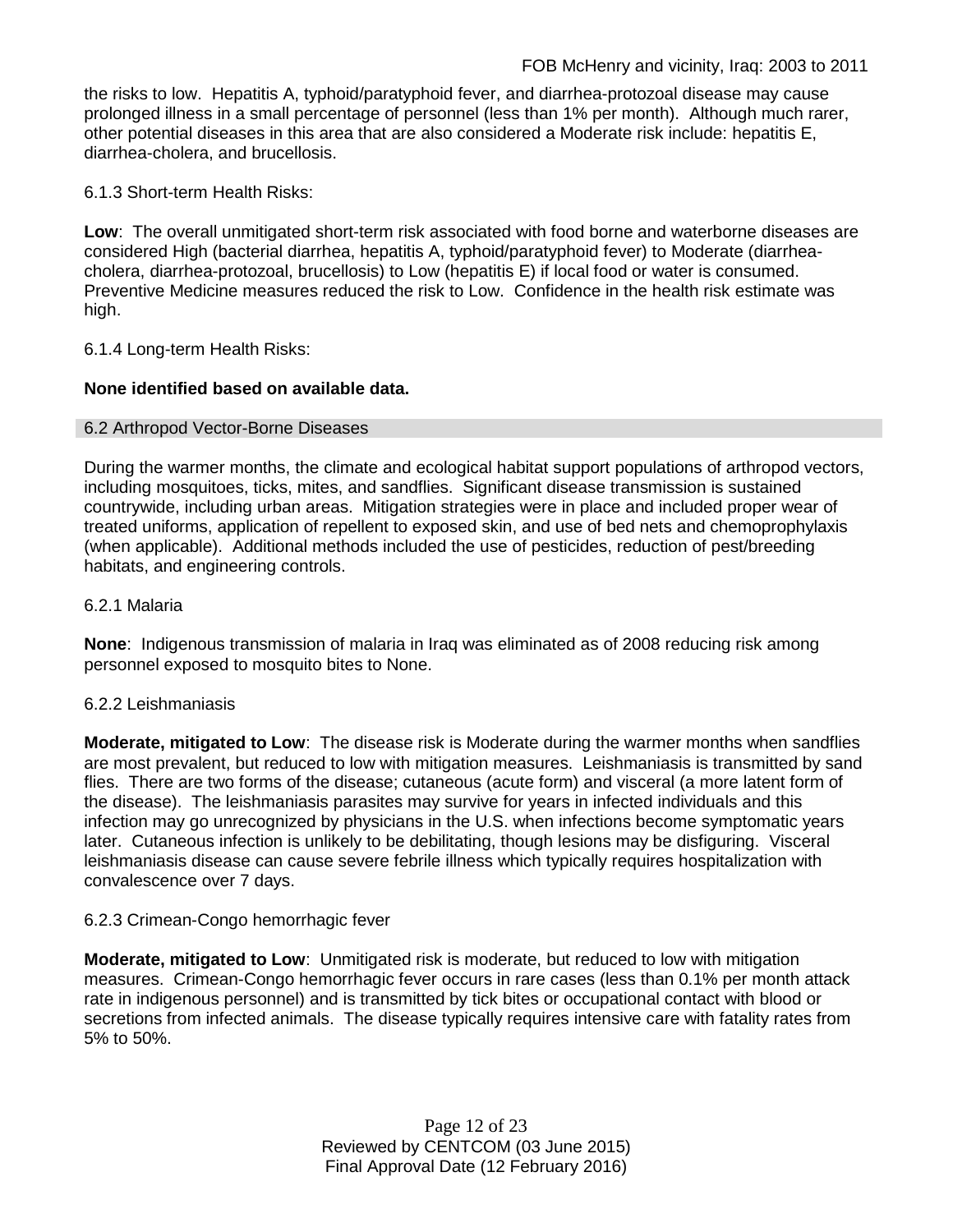## 6.2.4 Sandfly fever

**Moderate, mitigated to Low**: Sandfly fever has a Moderate risk with potential disease rates from 1% to 10% per month under worst case conditions. Mitigation measures reduced the risk to low. The disease is transmitted by sandflies and occurs more commonly in children though adults are still at risk. Sandfly fever disease typically resulted in debilitating febrile illness requiring 1 to 7 days of supportive care followed by return to duty.

## 6.2.5 Sindbis (and Sindbis-like viruses)

**Low**: Sindbis and sindbis-like viruses are maintained in a bird-mosquito cycle in rural areas and occasionally caused limited outbreaks among humans. The viruses are transmitted by a variety of *Culex* mosquito species found primarily in rural areas. A variety of bird species may serve as reservoir or amplifying hosts. Extremely rare cases (less than 0.01% per month attack rate) could have occurred seasonally (April - November). Debilitating febrile illness often accompanied by rash, typically requires 1 to 7 days of supportive care; significant arthralgias may persist for several weeks or more in some cases. This disease is associated with a low health risk estimate.

## 6.2.6 Rickettsioses, tickborne (spotted fever group)

**Low**: Rare cases (less than 0.1% per month) of rickettsioses disease are possible among personnel exposed to tick bites. Rickettsioses are transmitted by multiple species of hard ticks, including Rhipicephalus spp., which are associated with dogs. Other species of ticks, including Ixodes are also capable of transmitting rickettsial pathogens in this group. In addition to dogs, various rodents and other animals also may serve as reservoirs. Ticks are most prevalent from April through November. Incidents can result in debilitating febrile illness, which may require 1 to 7 days of supportive care followed by return to duty. The health risk of rickettsial disease is Low.

## 6.2.7 Typhus-murine (fleaborne)

**Low**: Typhus-murine has a Low risk estimate and is assessed as present, but at unknown levels. Rare cases are possible among personnel exposed to rodents (particularly rats) and flea bites. Incidents may result in debilitating febrile illness typically requiring 1 to 7 days of supportive care followed by return to duty.

### 6.2.8 West Nile fever

**Low**: West Nile fever is present. The disease is maintained by the bird population and transmitted to humans via mosquito vector. Typically, infections in young, healthy adults were asymptomatic although fever, headache, tiredness, body aches (occasionally with a skin rash on trunk of body), and swollen lymph glands can occurred. This disease is associated with a low risk estimate.

### 6.2.9 Short -term health risks:

**Low:** The unmitigated risk is moderate for leishmaniasis - cutaneous (acute), Crimean-Congo hemorrhagic fever, and sandfly fever; Low for, sindbis, rickettsioses-tickborne*,* typhus-fleaborne, and West Nile fever. No hazard from malaria (2008 - 2011). Risk is reduced to Low by proper wear of the uniform and application of repellent to exposed skin. Confidence in the risk estimate is high.

## 6.2.10 Long -term health risks:

**Low:** The unmitigated risk is moderate for leishmaniasis-visceral (chronic). Risk is reduced to Low by

Page 13 of 23 Reviewed by CENTCOM (03 June 2015) Final Approval Date (12 February 2016)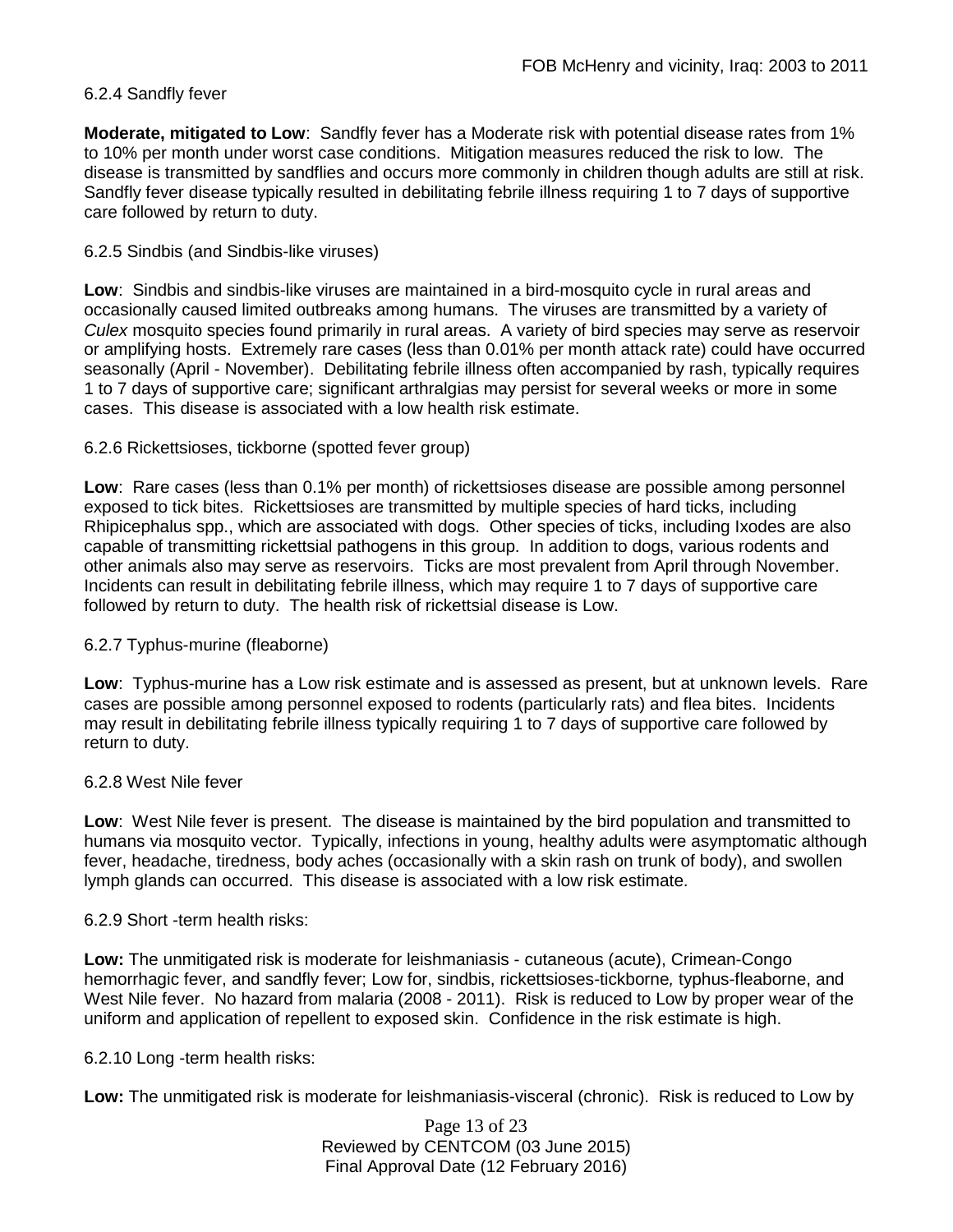proper wear of the uniform and application of repellent to exposed skin. Confidence in the risk estimate is high.

### 6.3 Water Contact Diseases

Tactical operations or recreational activities that involve extensive contact with surface water such as lakes, streams, rivers, or flooded fields may result in significant exposure to leptospirosis and schistosomiasis. Arid portions of Iraq without permanent or persistent bodies of surface water do not support transmission of leptospirosis or schistosomiasis. Risk was restricted primarily to areas along rivers and lakes. These diseases can debilitate personnel for up to a week or more. Leptospirosis risk typically increases during flooding. In addition, although not specifically assessed in this document, bodies of surface water are likely to be contaminated with human and animal waste. Activities such as wading or swimming may result in exposure to enteric diseases including diarrhea and hepatitis via incidental ingestion of water. Prolonged water contact also may lead to the development of a variety of potentially debilitating skin conditions including bacterial or fungal dermatitis. Mitigation strategies were in place and included avoiding water contact and recreational water activities, proper wear of uniform (especially footwear), and protective coverings for cuts/abraded skin.

## 6.3.1 Leptospirosis

**Moderate, mitigated to Low**: Human infections occur seasonally (typically April through November) through exposure to water or soil contaminated by infected animals and is associated with wading, and swimming in contaminated, untreated open water. The occurrence of flooding after heavy rainfall facilitates the spread of the organism because as water saturates the environment leptospirosis present in the soil passes directly into surface waters. Leptospirosis can enter the body through cut or abraded skin, mucous membranes, and conjunctivae. Infection may also occur from ingestion of contaminated water. The acute, generalized illness associated with infection may mimic other tropical diseases (for example, dengue fever, malaria, and typhus), and common symptoms include fever, chills, myalgia, nausea, diarrhea, cough, and conjunctival suffusion. Manifestations of severe disease can include jaundice, renal failure, hemorrhage, pneumonitis, and hemodynamic collapse. Recreational activities involving extensive water contact may result in personnel being temporarily debilitated with leptospirosis. This disease is associated with a Moderate health risk estimate.

## 6.3.2 Schistosomiasis

**Moderate, mitigated to Low**: Humans are the principal reservoir for schistosomes; humans shed schistosome eggs in urine or feces. Animals such as cattle and water buffalo may also be significant reservoirs. Rare cases (less than 0.1% per month attack rate) may occur seasonally (typically April through November) among personnel wading or swimming in lakes, streams, or irrigated fields which were frequently contaminated with human and animal waste containing schistosome eggs. In groups with prolonged exposure to heavily contaminated foci, attack rates may exceed 10%. Exceptionally heavy concentrations of schistosomes may occur in discrete foci, which were difficult to distinguish from less contaminated areas. In non-immune personnel exposed to such foci, rates of acute schistosomiasis may be over 50%. Mild infections are generally asymptomatic. In very heavy acute infections, a febrile illness (acute schistosomiasis) may occur, especially with *Schistosoma japonicum*  and *S. mansoni*, requiring hospitalization and convalescence over 7 days. This disease is associated with a Moderate health risk estimate.

## 6.3.3 Short -term health risks:

**Low:** Unmitigated Health risk of schistosomiasis and leptospirosis is Moderate during warmer months. . Mitigation measures reduce the risk to Low. Confidence in the health risk estimate is high.

> Page 14 of 23 Reviewed by CENTCOM (03 June 2015) Final Approval Date (12 February 2016)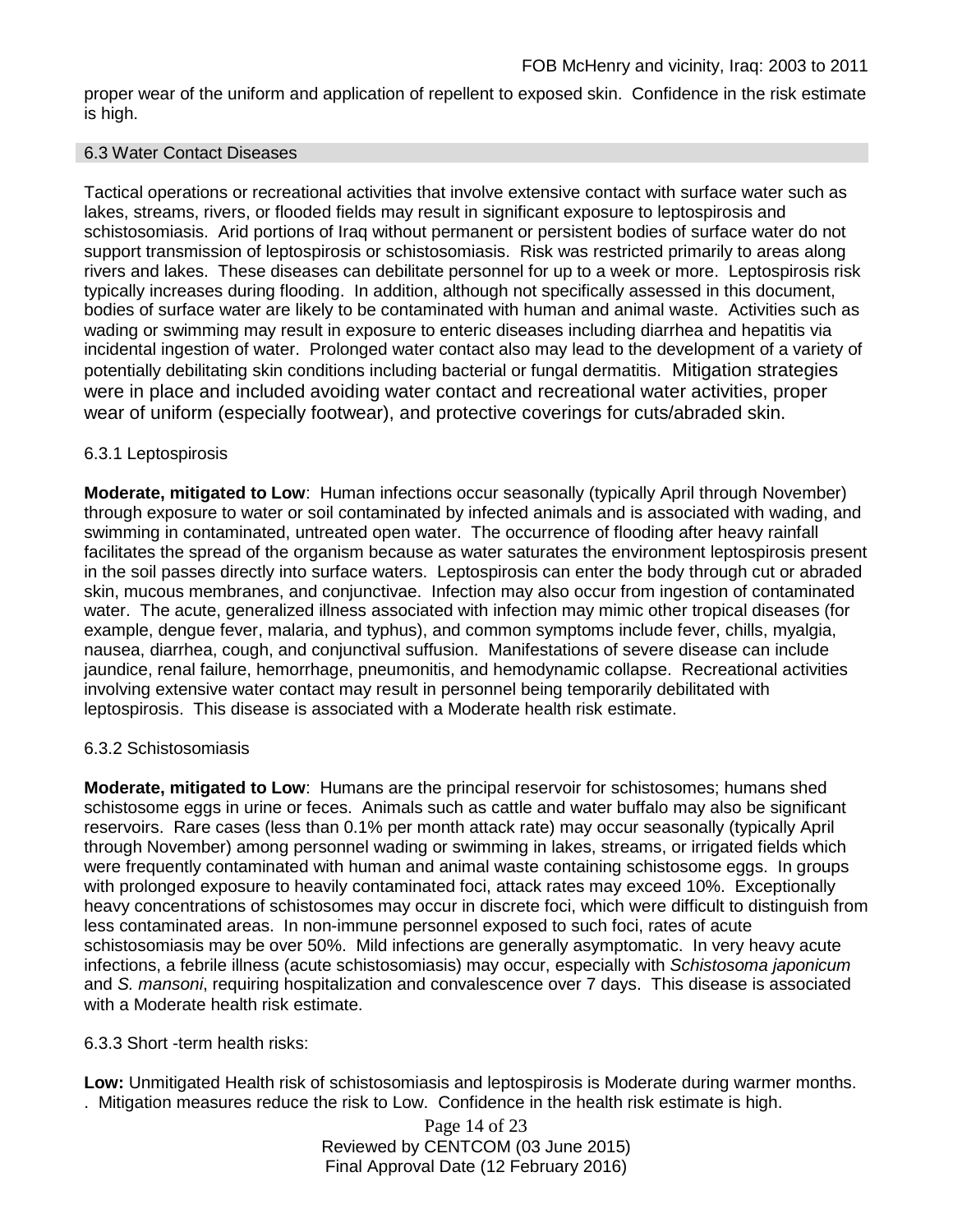### 6.3.4 Long -term health risks:

## **None identified based on available data.**

#### 6.4 Respiratory Diseases

Although not specifically assessed in this document, deployed U.S. forces may be exposed to a wide variety of common respiratory infections in the local population. These include influenza, pertussis, viral upper respiratory infections, viral and bacterial pneumonia, and others. The U.S. military populations living in close-quarter conditions are at risk for substantial person-to-person spread of respiratory pathogens. Influenza is of particular concern because of its ability to debilitate large numbers of personnel for several days. Mitigation strategies were in place and included routine medical screenings, vaccination, enforcing minimum space allocation in housing units, implementing head-to-toe sleeping in crowded housing units, implementation of proper personal protective equipment (PPE) when necessary for healthcare providers and detention facility personnel.

### 6.4.1 Tuberculosis (TB)

**Moderate, mitigated to Low:** Potential health risk to U.S. personnel is Moderate, mitigated to Low, year round. Transmission typically requires close and prolonged contact with an active case of pulmonary or laryngeal TB, although it also can occur with more incidental contact. The Army Surgeon General has defined increased risk in deployed Soldiers as indoor exposure to locals or third country nationals of greater than one hour per week in a highly endemic active TB region. Additional mitigation included active case isolation in negative pressure rooms, where available.

### 6.4.2 Meningococcal meningitis

**Low:** Meningococcal meningitis poses a Low risk and is transmitted from person to person through droplets of respiratory or throat secretions. Close and prolonged contact facilitates the spread of this disease. Meningococcal meningitis is potentially a very severe disease typically requiring intensive care; fatalities may occur in 5-15% of cases.

6.4.3 Short-term health risks:

**Low:** Moderate (TB) to Low (for meningococcal meningitis). Overall risk was reduced to Low with mitigation measures. Confidence in the health risk estimate is high.

### 6.4.4 Long-term health risks:

**None identified based on available data.** Tuberculosis is evaluated as part of the post deployment health assessment (PDHA). A TB skin test is required post-deployment if potentially exposed and is based upon individual service policies.

### 6.5 Animal-Contact Diseases

### 6.5.1 Rabies

**Moderate, mitigated to Low:** Rabies posed a year-round moderate risk. Occurrence in local animals was well above U.S. levels due to the lack of organized control programs. Dogs were the primary

> Page 15 of 23 Reviewed by CENTCOM (03 June 2015) Final Approval Date (12 February 2016)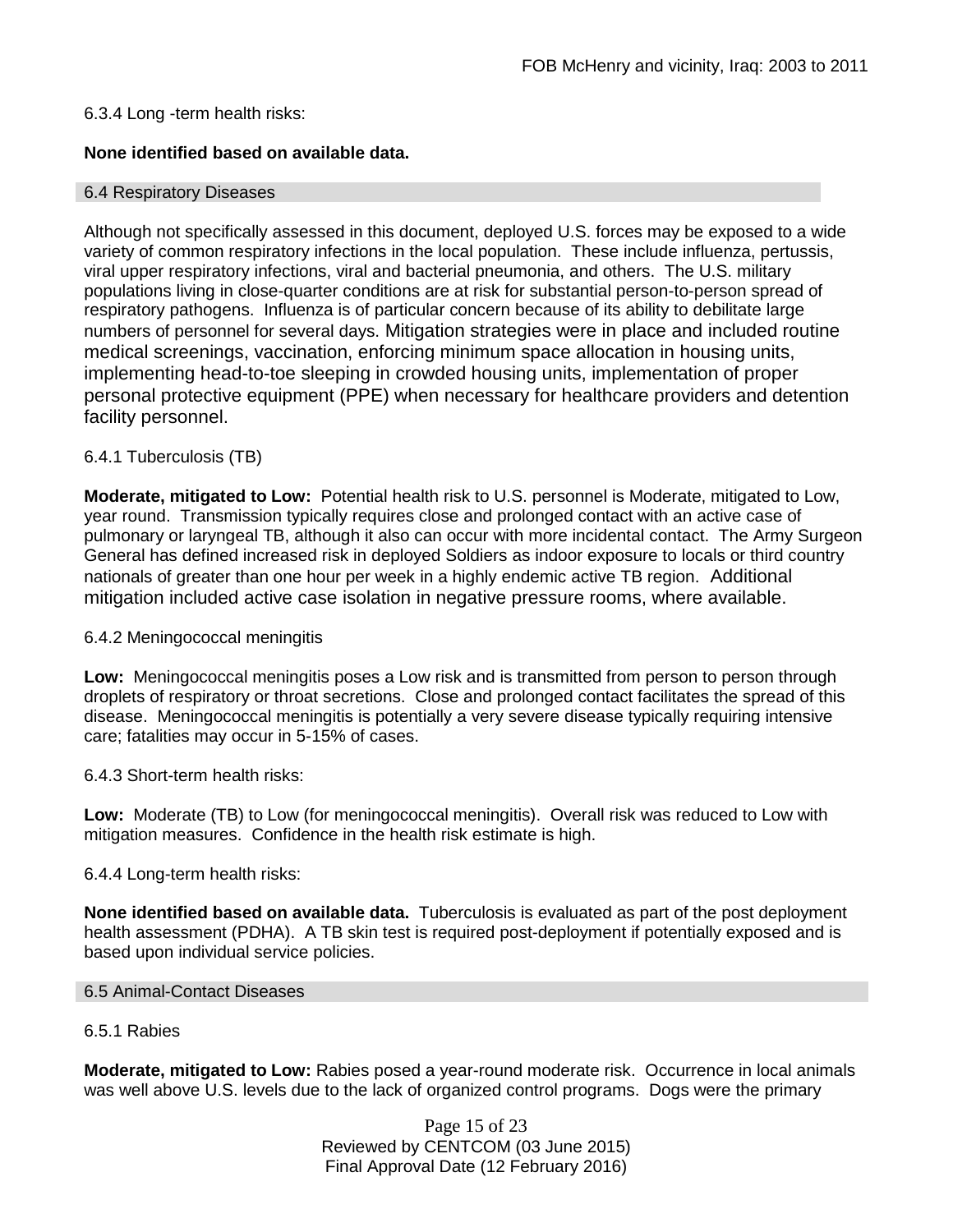reservoir of rabies in Iraq, and a frequent source of human exposure. In June 2008, the New Jersey Health department in The United States reported a confirmed case of rabies in a mixed-breed dog recently imported from Iraq. Rabies is transmitted by exposure to the virus-laden saliva of an infected animal, typically through bites, but could occur from scratches contaminated with the saliva. No cases of rabies acquired in Iraq have been identified in US Service Members to date. The vast majority (>99%) of persons who develop rabies disease will do so within a year after a risk exposure, there have been rare reports of individuals presenting with rabies disease up to six years or more after their last known risk exposure. Mitigation strategies included command emphasis of USCENTCOM GO 1B, reduction of animal habitats, active pest management programs, and timely treatment of feral animal scratches/bites.

## 6.5.2 Anthrax

**Low:** Anthrax cases are rare in indigenous personnel, and pose a Low risk to U.S. personnel. Anthrax is a naturally occurring infection; cutaneous anthrax is transmitted by direct contact with infected animals or carcasses, including hides. Eating undercooked infected meat may result in contracting gastrointestinal anthrax. Pulmonary anthrax is contracted through inhalation of spores and is extremely rare. Mitigation measures included consuming approved food sources, proper food preparation and cooking temperatures, avoidance of animals and farms, dust abatement when working in these areas, vaccinations, and proper PPE for personnel working with animals.

## 6.5.3 Q-Fever

**Moderate, mitigated to Low:** Potential health risk to U.S. personnel is Moderate, but mitigated to Low, year round. Rare cases are possible among personnel exposed to aerosols from infected animals, with clusters of cases possible in some situations. Significant outbreaks (affecting 1-50%) can occur in personnel with heavy exposure to barnyards or other areas where animals are kept. Unpasteurized milk may also transmit infection. The primary route of exposure is respiratory, with an infectious dose as low as a single organism. Incidence could result in debilitating febrile illness, sometimes presenting as pneumonia, typically requiring 1 to 7 days of inpatient care followed by return to duty. Mitigation strategies in place as listed in paragraph 6.5.2 except for vaccinations.

# 6.5.4 H5N1 avian influenza

**Low:** Potential health risk to U.S. personnel is Low. Although H5N1 avian influenza (AI) is easily transmitted among birds, bird-to-human transmission is extremely inefficient. Human-to-human transmission appears to be exceedingly rare, even with relatively close contact. Extremely rare cases (less than 0.01% per month attack rate) could occur. Incidence could result in very severe illness with fatality rate higher than 50 percent in symptomatic cases. Mitigation strategies included avoidance of birds/poultry and proper cooking temperatures for poultry products.

## 6.5.5 Short-term health risks:

**Low:** The short-term unmitigated risk is Moderate for rabies, and Q-fever, to Low for anthrax, and H5N1 avian influenza. Mitigation measures reduced the overall risk to Low.Confidence in risk estimate is high.

## 6.5.6 Long-term health risks:

**Low:** A Low long term risk exists for rabies because, in rare cases, the incubation period for rabies can be several years.

> Page 16 of 23 Reviewed by CENTCOM (03 June 2015) Final Approval Date (12 February 2016)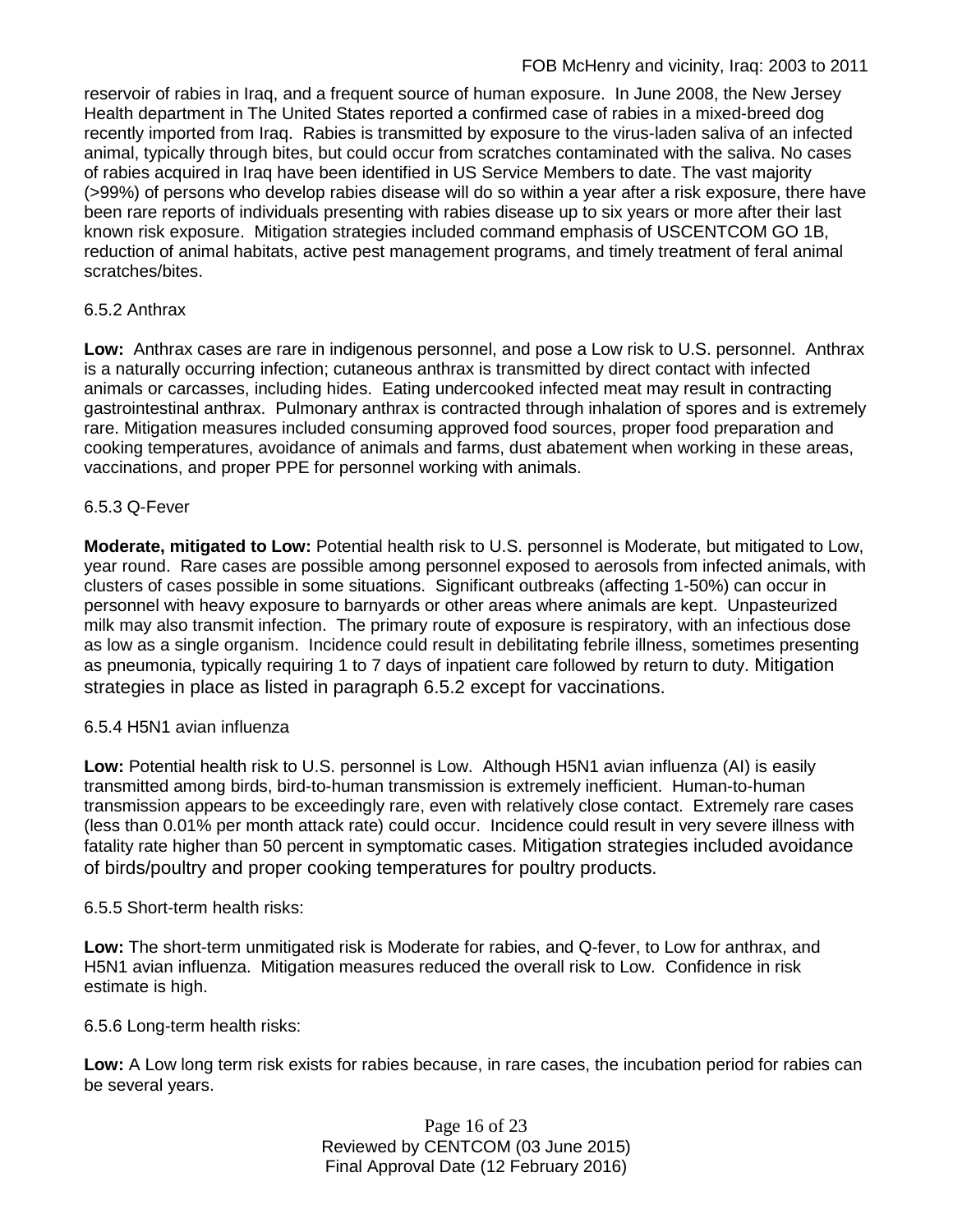### **7 Venomous Animal/Insect**

All information was taken directly from the Armed Forces Pest Management Board (Reference 7) and the Clinical Toxinology Resources web site from the University of Adelaide, Australia (Reference 8) . The species listed below have home ranges that overlap the location of FOB McHenry and vicinity, and may present a health risk if they are encountered by personnel. See Section 9 for more information about pesticides and pest control measures.

### 7.1 Spiders

• *Latrodectus pallidus*: Clinical effects uncertain, but related to medically important species, therefore major envenoming cannot be excluded.

### 7.2 Scorpions

• *Androctonus crassicauda (black scorpion):* Severe envenoming possible and potentially lethal, however most stings cause only severe local pain.

• *Buthacus leptochelys*, *Buthacus macrocentrus*, *Compsobuthus matthiesseni*, *Compsobuthus werneri, Odontobuthus doriae*, *Orthochirus iraqus* and *Orthochirus scrobiculosus*: Clinical effects unknown; there are a number of dangerous Buthid scorpions, but there are also some known to cause minimal effects only. Without clinical data it is unclear where this species fits within that spectrum.

- *Scorpio maurus*: Mild envenoming only, not likely to prove lethal.
- *Hemiscorpius lepturus*: Severe envenoming possible, potentially lethal.

• *Hottentotta saulcyi*, *Hottentotta scaber*, and *Hottentotta schach*: Moderate envenoming possible but unlikely to prove lethal.

### 7.3 Snakes

• *Cerastes gasperettii*: Potentially lethal envenoming, though unlikely.

• *Hemorrhois ravergieri*, *Malpolon monspessulanus*, *Psammophis schokari*, *Pseudocyclophis persicus, Telescopus fallax* and *Telescopus tessellatus*: Clinical effects unknown, but unlikely to cause significant envenoming.

• *Macrovipera lebetina* subspecies e*uphratica* and subspecies *obtuse* and *Vipera albicornuta*: Severe envenoming possible, potentially lethal.

• *Platyceps rhodorachis* and *Psammophis lineolatus*: Mild envenoming only, not likely to prove lethal.

• *Walterinnesia aegyptia*: Clinical effects unknown, but potentially lethal envenoming, though unlikely, cannot be excluded.

7.4 Short-term health risk:

Page 17 of 23 Reviewed by CENTCOM (03 June 2015) Final Approval Date (12 February 2016)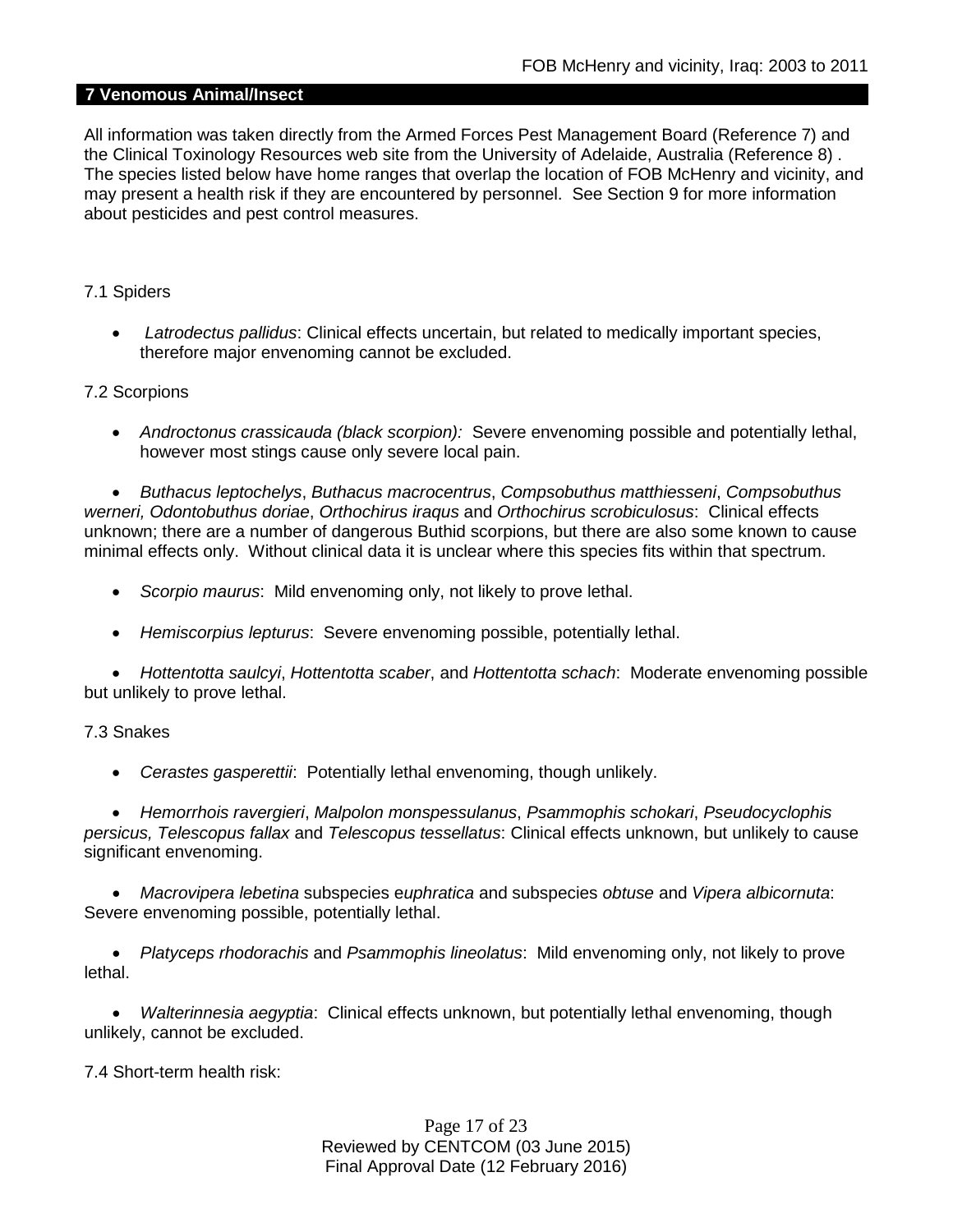**Low:** If encountered, effects of venom vary with species from mild localized swelling (e.g. *S. maurus*) to potentially lethal effects (e.g., *V. albicornuta*). See effects of venom above. Mitigation strategies included avoiding contact, proper wear of uniform (especially footwear), and timely medical treatment. Confidence in the health risk estimate is low (Reference 4, Table 3-6).

7.5 Long-term health risk:

**None identified.**

## **8 Heat/Cold Stress**

### 8.1 Heat

Summer (June - September) monthly mean daily maximum temperatures range from 102 to 110 degrees Fahrenheit (°F) with an average temperature of 106 °F based on historical climatological data from the U.S. Air Force Combat Climatology Center, 14<sup>th</sup> Weather Squadron. The health risk of heat stress/injury based on temperatures alone is Low (< 78 °F) from November – March, Moderate (78- 81.9°F) in April, and extremely high (≥ 88°F) from May – October. However, work intensity and clothing/equipment worn pose greater health risk of heat stress/injury than environmental factors alone (Reference 9). Managing risk of hot weather operations included monitoring work/rest periods, proper hydration, and taking individual risk factors (e.g., acclimation, weight, and physical conditioning) into consideration. Risk of heat stress/injury was reduced with preventive measures.

### 8.1.1 Short-term health risk:

**Low to Extremely High, mitigated to Low:** The risk of heat injury was reduced to low through preventive measures such as work/rest cycles, proper hydration and nutrition, and monitoring Wet Bulb Globe Temperature (WBGT). Risk of heat injury in unacclimatized or susceptible populations (older, previous history of heat injury, poor physical condition, underlying medical/health conditions), and those under operational constraints (equipment, PPE, vehicles) is High from May – October, Moderate in April, and Low from November – March. Confidence in the health risk estimate is low (Reference 4, Table 3-6).

### 8.1.2 Long-term health risk:

**Low:** The long-term risk is Low. However, the risk may be greater for certain susceptible persons– those older (i.e., greater than 45 years), in lesser physical shape, or with underlying medical/health conditions. Long-term health implications from heat injuries are rare but may occur, especially from more serious injuries such as heat stroke. It is possible that high heat in conjunction with various chemical exposures may increase long-term health risks, though specific scientific evidence is not conclusive. Confidence in these risk estimates is medium (Reference 4, Table 3-6).

### 8.2 Cold

## 8.2.1 Short-term health risks:

Winter (December - March) mean daily minimum temperatures range from 40 °F to 48 °F with an average temperature of 43 °F based on historical climatological data from the U.S. Air Force Combat Climatology Center, 14<sup>th</sup> Weather Squadron. Because even on warm days a significant drop in temperature after sunset by as much as 40 °F can occur, there is a risk of cold stress/injury from December – March. The risk assessment for Non-Freezing Cold Injuries (NFCI), such as chilblain,

> Page 18 of 23 Reviewed by CENTCOM (03 June 2015) Final Approval Date (12 February 2016)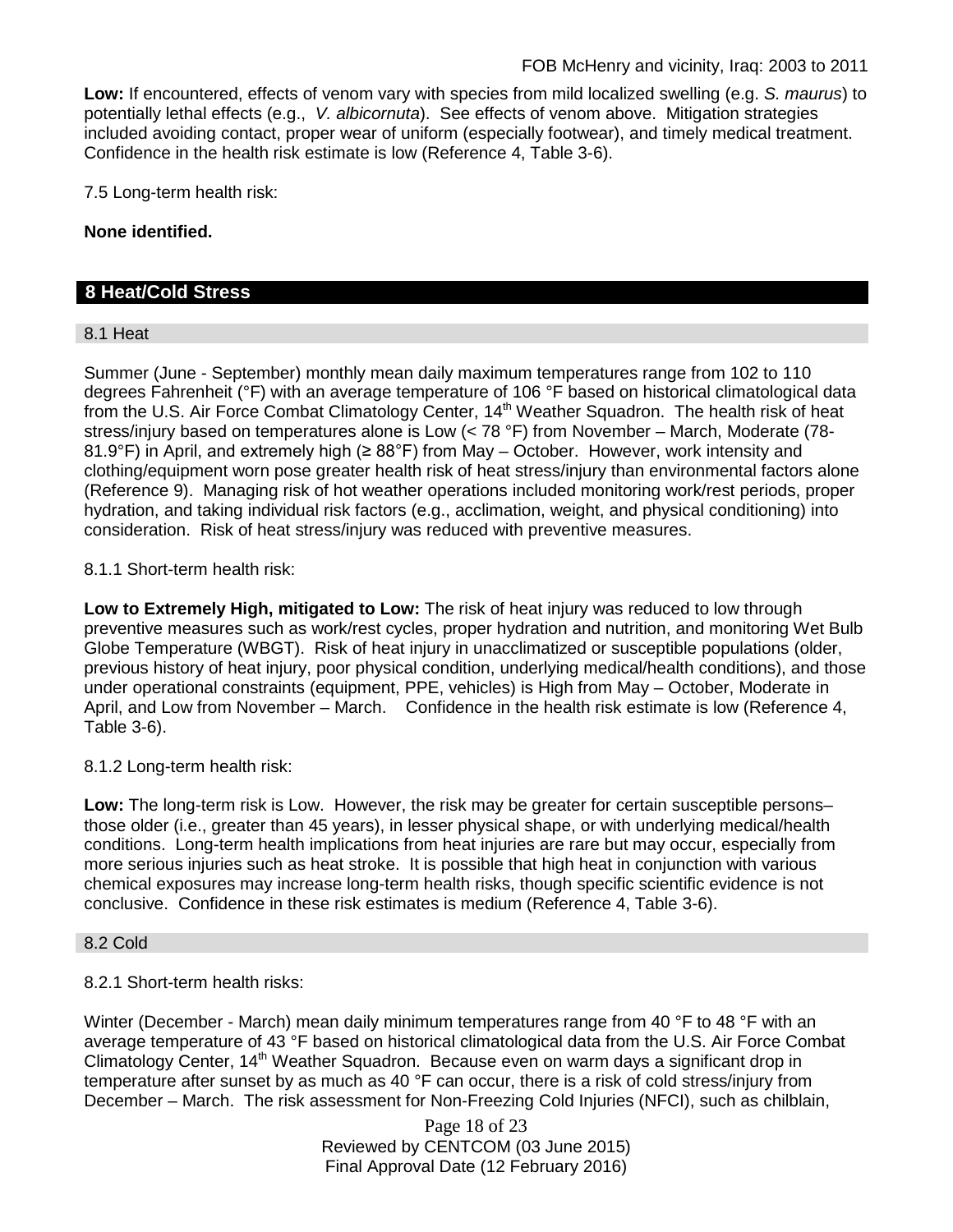trench foot, and hypothermia, is Low based on historical temperature and precipitation data. Frostbite is unlikely to occur because temperatures rarely drop below freezing. However, personnel may encounter significantly lower temperatures during field operations at higher altitudes. As with heat stress/injuries, cold stress/injuries are largely dependent on operational and individual factors instead of environmental factors alone (Reference 9).

**Low:** The health risk of cold injury is Low. Confidence in the health risk estimate is medium.

8.2.2 Long-term health risk:

**Low:** The health risk of cold injury is Low. Confidence in the health risk estimate is high.

# **9 Noise**

# 9.1 Continuous

No specific hazard sources were documented in the DOEHRS or MESL from 6 October 2003 through 31 May 2011 (References 1 and 5).

9.1.1 Short and long-term health risks:

# **Not evaluated**

## 9.2 Impulse

No specific hazard sources were documented in the DOEHRS or MESL from 6 October 2003 through 31 May 2011 (References 1 and 5).

9.2.1 Short-term and Long-term health risks:

# **Not evaluated**.

# **10 Unique Incidents/Concerns**

## 10.1 Potential environmental contamination sources

DoD personnel are exposed to various chemical, physical, ergonomic, and biological hazards in the course of performing their mission. These types of hazards depend on the mission of the unit and the operations and tasks which the personnel are required to perform to complete their mission. The health risk associated with these hazards depends on a number of elements including what materials are used, how long the exposure last, what is done to the material, the environment where the task or operation is performed, and what controls are used. The hazards can include exposures to heavy metal particulates (e.g., lead, cadmium, manganese, chromium, and iron oxide), solvents, fuels, oils, and gases (e.g., carbon monoxide, carbon dioxide, oxides of nitrogen, and oxides of sulfur). Most of these exposures occur when performing maintenance task such as painting, grinding, welding, engine repair, or movement through contaminated areas. Exposures to these occupational hazards can occur through inhalation (air), skin contact, or ingestion; however exposures through air are generally associated with the highest health risk.

## 10.2 Waste Sites/Waste Disposal

Page 19 of 23 Reviewed by CENTCOM (03 June 2015) Final Approval Date (12 February 2016) No specific hazard sources were documented in the DOEHRS or MESL from 6 October 2003 through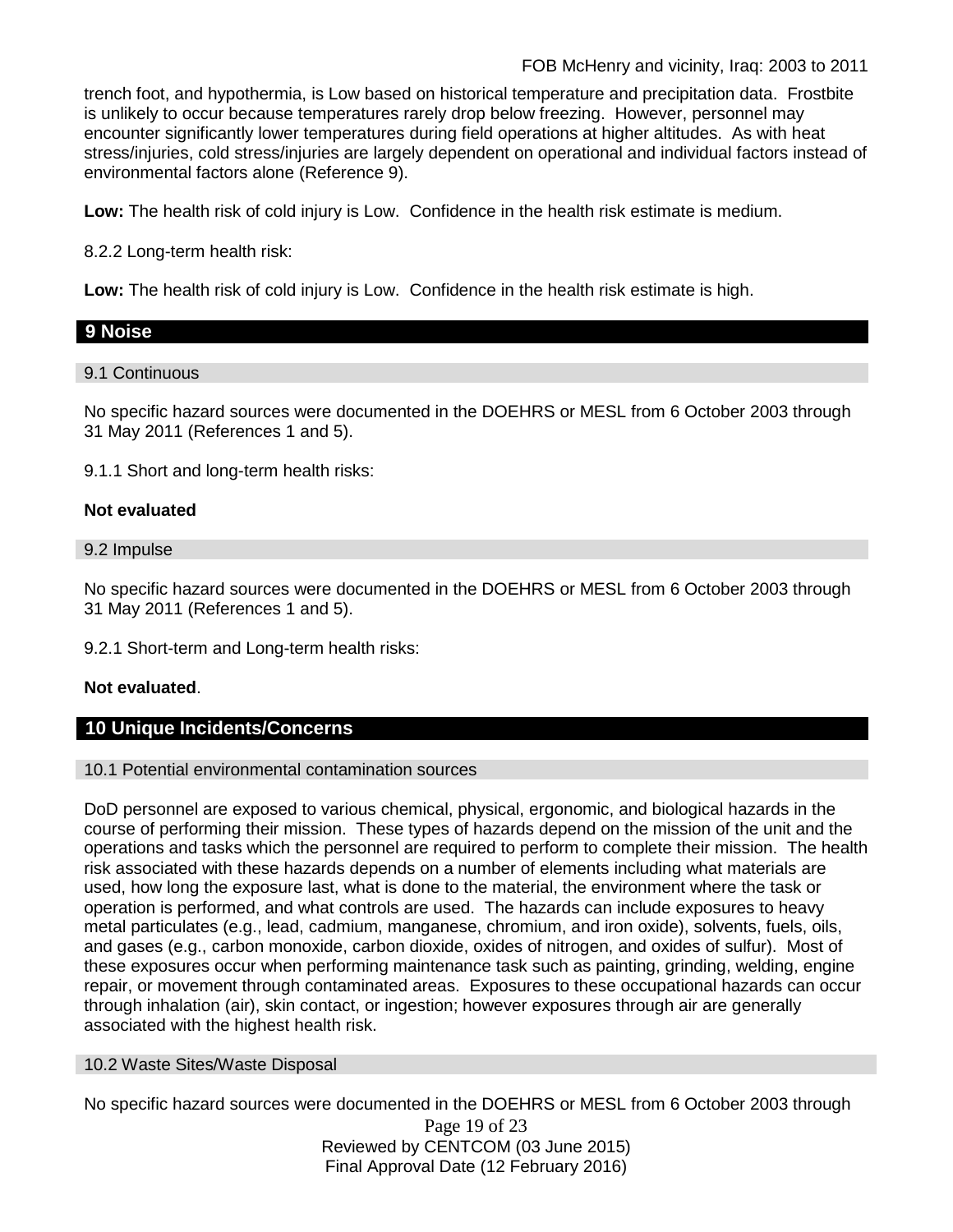31 May 2011 (References 1 and 5).

#### 10.3 Fuel/petroleum products/industrial chemical spills

No specific hazard sources were documented in the DOEHRS or MESL from 6 October 2003 through 31 May 2011 (References 1 and 5).

#### 10.4 Pesticides/Pest Control:

The health risk of exposure to pesticide residues is considered within the framework of typical residential exposure scenarios, based on the types of equipment, techniques, and pesticide products that have been employed, such as enclosed bait stations for rodenticides, various handheld equipment for spot treatments of insecticides and herbicides, and a number of ready-to-use (RTU) methods such as aerosol cans and baits. The control of rodents required the majority of pest management inputs, with the acutely toxic rodenticides staged as solid formulation lethal baits placed in tamper-resistant bait stations indoors and outdoors throughout cantonment areas. Nuisance insects, including biting and stinging insects such as bees, wasps, and ants, also required significant pest management inputs. Use of pesticides targeting against these pests generally involved selection of compounds with low mammalian toxicity and short-term residual using pinpoint rather than broadcast application techniques. No specific hazard sources were documented in DOEHRS or MESL data portal. A total of 6 monthly pesticide application reports in the MESL data portal for FOB McHenry (December 2005 to July 2006) list the usage of pesticides on the site. For each pesticide product applied during this period, the EPA approved label has been archived, providing a framework how each pesticide handled and applied (see below).

#### 10.4.1 Rodenticides

Broadifacoum was used to control rodents.

#### 10.4.2 Insecticides

Insecticides used to control ants, bees, crickets, fleas, flies, lice, mosquitoes, spiders, termites, and wasps incude: *Bacillus thuringiensis* subspecies *israelensis*, Cypermethrin, Polybutylenes, Polyisobutylenes, Resmerithrin, Z-9 Tricosene, Pyrethrins, Piperonyl Butoxide and ß-Cyfluthrin.

#### 10.4.3 Herbicides

Glyphosphate was used to control weeds.

### 10.4.4 Short-term and Long-term health risks

**Low:** Short and Long-term health risks are Low. Confidence in the health risk assessment is medium (Reference 4, Table 3-6).

#### 10.5 Asbestos

No specific hazard sources were documented in the DOEHRS or MESL from 6 October 2003 through 31 May 2011.

#### 10.6 Lead Based Paint

No specific hazard sources were documented in the DOEHRS or MESL from 6 October 2003 through

Page 20 of 23 Reviewed by CENTCOM (03 June 2015) Final Approval Date (12 February 2016)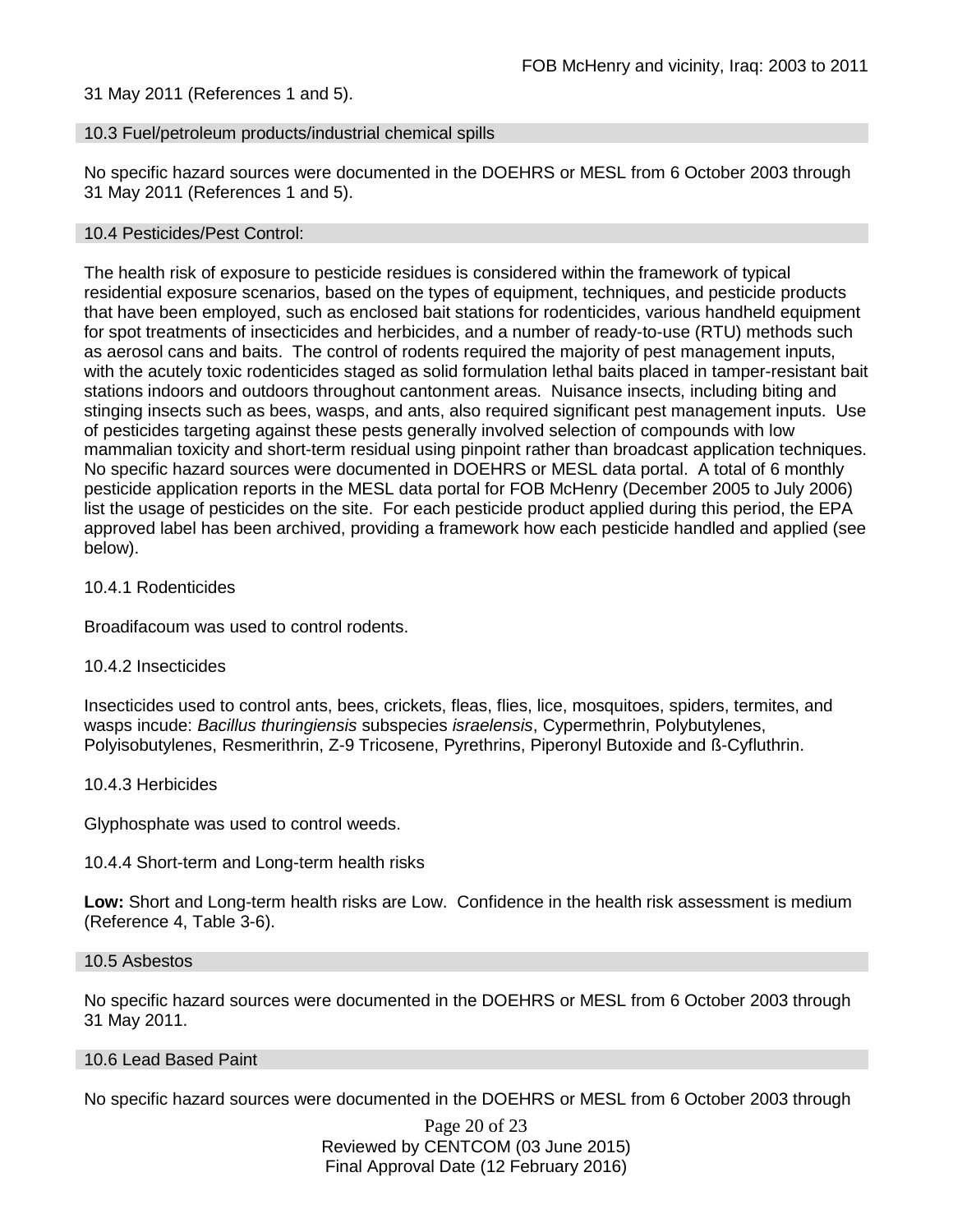### 31 May 2011 (References 1 and 5).

### 10.7 Burn Pit

While present, no samples were submitted from burn pits on FOB McHenry and vicinity. While not specific to FOB McHenry and vicinity, the consolidated epidemiological and environmental sampling and studies on burn pits that have been conducted as of the date of this publication have been unable to determine whether an association does or does not exist between exposures to emissions from the burn pits and long-term health effects (Reference 10). The Institute of Medicine (Reference 10) review of the literature and the data suggests that service in Iraq or Afghanistan (i.e., a broader consideration of air pollution than exposure only to burn pit emissions) may be associated with long-term health effects, particularly in susceptible (e.g., those who have asthma) or highly exposed subpopulations, such as those who worked at the burn pit. Such health effects would be due mainly to high ambient concentrations of PM from both natural and anthropogenic sources, including military sources. If that broader exposure to air pollution turns out to be relevant, potentially related health effects of concern are respiratory and cardiovascular effects and cancer. Susceptibility to the PM health effects could be exacerbated by other exposures, such as stress, smoking, local climatic conditions, and co-exposures to other chemicals that affect the same biologic or chemical processes. Individually, the chemicals measured at burn pit sites in the study were generally below concentrations of health concern for general populations in the United States. However, the possibility of exposure to mixtures of the chemicals raises the potential for health outcomes associated with cumulative exposure to combinations of the constituents of burn pit emissions and emissions from other sources.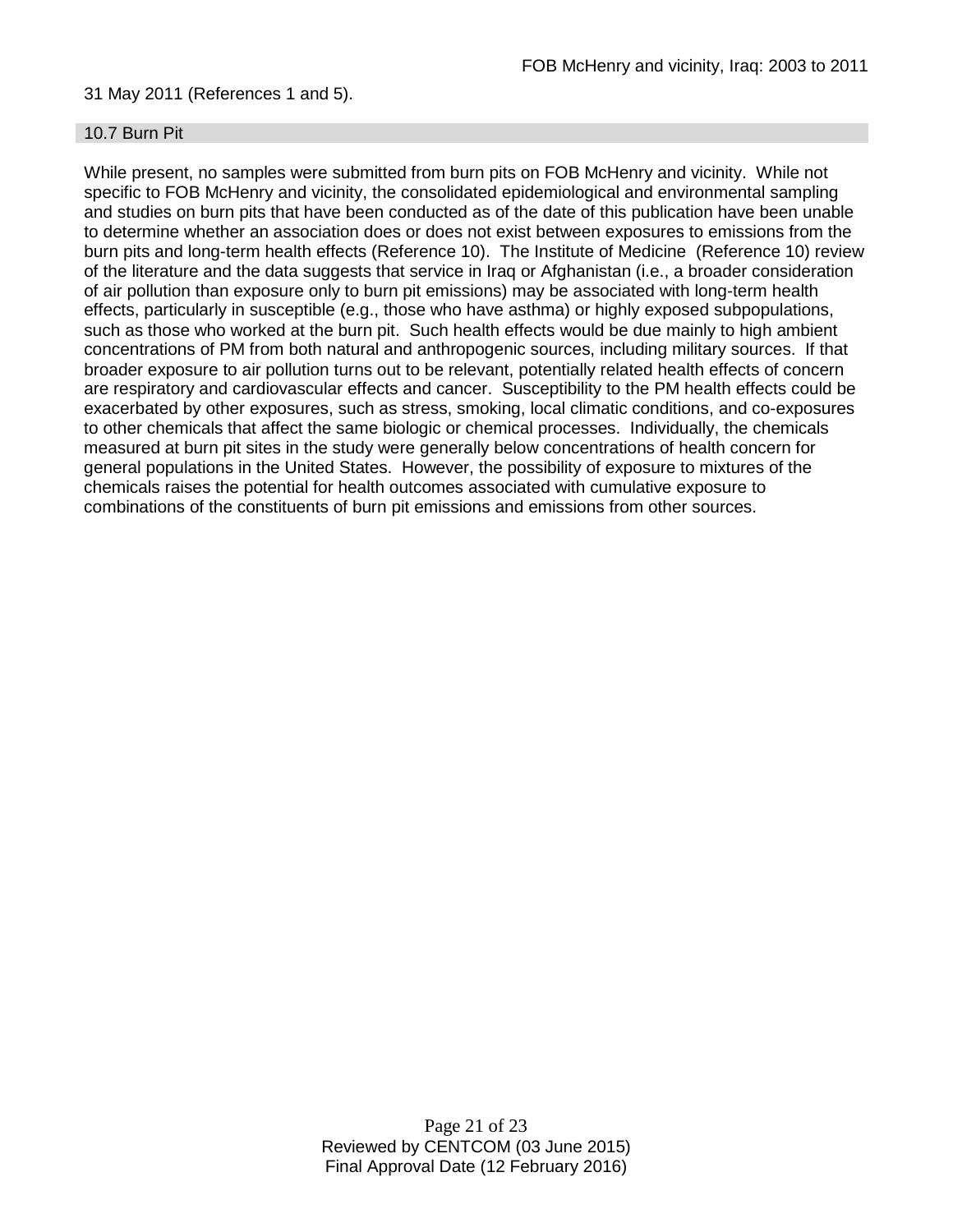## **11 References[1](#page-21-0)**

 $\overline{a}$ 

- 1. Defense Occupational and Environmental Health Readiness System (referred to as the DOEHRS-EH database) at https://doehrs-ih.csd.disa.mil/Doehrs/. Department of Defense (DoD) Instruction 6490.03, Deployment Health, 2006.
- 2. DoDI 6055.05, Occupational and Environmental Health, 2008.
- 3. Joint Staff Memorandum (MCM) 0017-12, Procedures for Deployment Health Surveillance, 2012 .
- 4. USA PHC TG230, June 2013 Revision.
- 5. DoD MESL Data Portal: https://mesl.apgea.army.mil/mesl/.Some of the data and reports used may be classified or otherwise have some restricted distribution.
- 6. Modification 12 to United States Central Command Individual Protection and Individual Unit Deployment Policy, 2 December 2013.
- 7. Armed Forces Pest Management Board: http://www.afpmb.org/content/venomous-animals-countryi#Iraq. U.S. Army Garrison - Forest Glen, Silver Spring, MD.
- 8. Clinical Toxinology Resources: http://www.toxinology.com/. University of Adelaide, Australia.
- 9. Goldman RF. 2001. Introduction to heat-related problems in military operations. In: Textbook of military medicine: medical aspects of harsh environments Vol. 1, Pandolf KB, and Burr RE (Eds.), Office of the Surgeon General, Department of the Army, Washington DC.
- 10. IOM (Institute of Medicine). 2011. Long-term health consequences of exposure to burn pits in Iraq and Afghanistan. Washington, DC: The National Academies Press.

Page 22 of 23 Reviewed by CENTCOM (03 June 2015) Final Approval Date (12 February 2016)

<span id="page-21-0"></span> $1$  NOTE. The data are currently assessed using the 2013 TG230. The general method involves an initial review of the data which eliminates all chemical substances not detected above 1-yr negligible MEGs. Those substances screened out are not considered acute or chronic health hazards so are not assessed further. For remaining substances, acute and chronic health effects are evaluated separately for air water (soil is only evaluated for long term risk). This is performed by deriving separate short-term and long term population exposure level and estimates (referred to as population exposure point concentrations (PEPC)) that are compared to MEGs derived for similar exposure durations. If less than or equal to negligible MEG the risk is Low. If levels are higher than negligible then there is a chemical-specific toxicity and exposure evaluation by appropriate SMEs, which includes comparison to any available marginal, critical or catastrophic MEGs. For drinking water 15 L/day MEGs are used for the screening while site specific 5-15 L/day are used for more detailed assessment. For nondrinking water (such as that used for personal hygiene or cooking) the 'consumption rate' is limited to 2 L/day (similar to the EPA) which is derived by multiplying the 5 L/day MEG by a factor of 2.5. This value is used to conservatively assess non drinking uses of water.